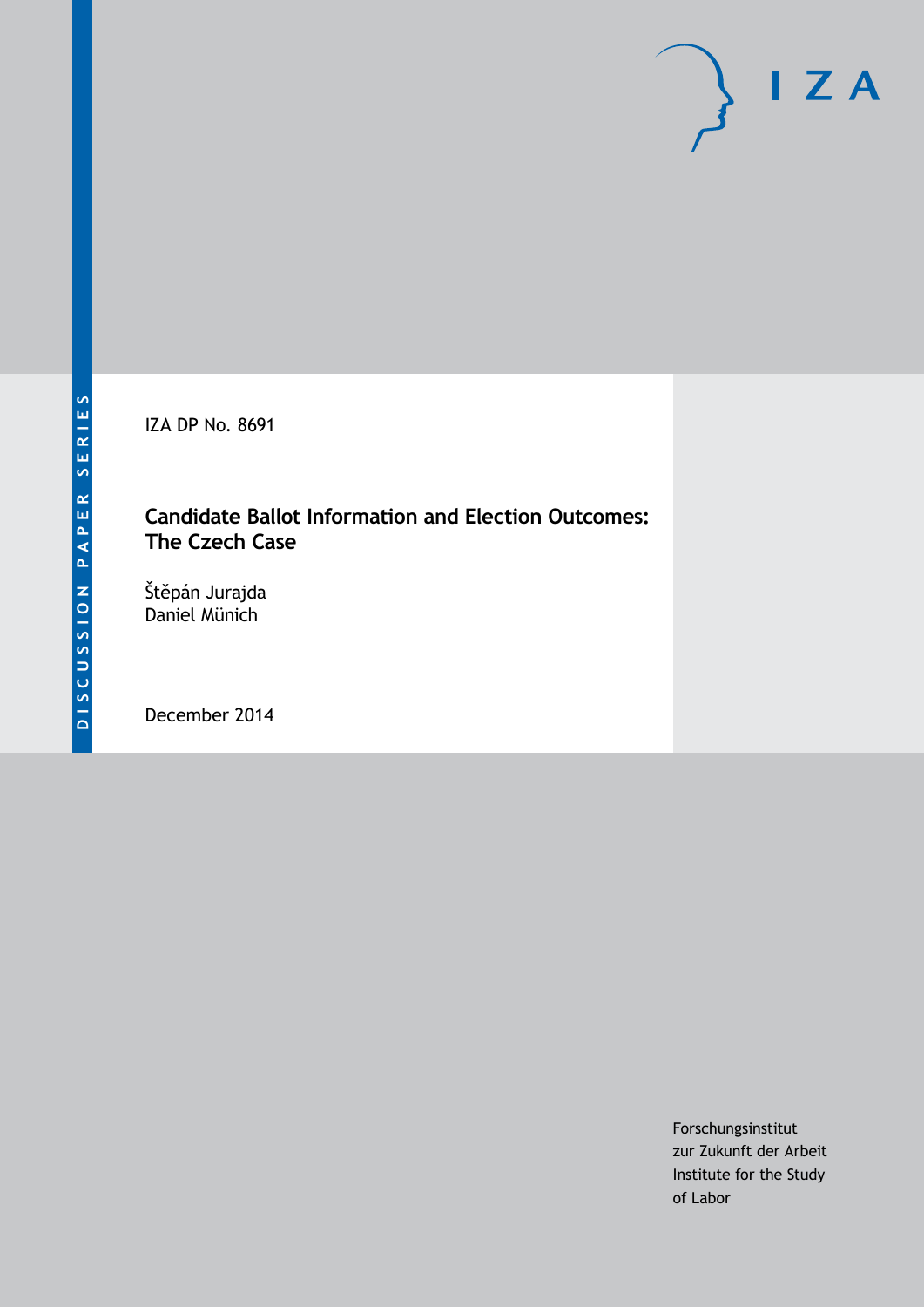# **Candidate Ballot Information and Election Outcomes: The Czech Case**

## **Štěpán Jurajda**

*CERGE-EI, CEPR and IZA*

### **Daniel Münich**

*CERGE-EI and CEPR*

Discussion Paper No. 8691 December 2014

IZA

P.O. Box 7240 53072 Bonn Germany

Phone: +49-228-3894-0 Fax: +49-228-3894-180 E-mail: [iza@iza.org](mailto:iza@iza.org)

Any opinions expressed here are those of the author(s) and not those of IZA. Research published in this series may include views on policy, but the institute itself takes no institutional policy positions. The IZA research network is committed to the IZA Guiding Principles of Research Integrity.

The Institute for the Study of Labor (IZA) in Bonn is a local and virtual international research center and a place of communication between science, politics and business. IZA is an independent nonprofit organization supported by Deutsche Post Foundation. The center is associated with the University of Bonn and offers a stimulating research environment through its international network, workshops and conferences, data service, project support, research visits and doctoral program. IZA engages in (i) original and internationally competitive research in all fields of labor economics, (ii) development of policy concepts, and (iii) dissemination of research results and concepts to the interested public.

<span id="page-1-0"></span>IZA Discussion Papers often represent preliminary work and are circulated to encourage discussion. Citation of such a paper should account for its provisional character. A revised version may be available directly from the author.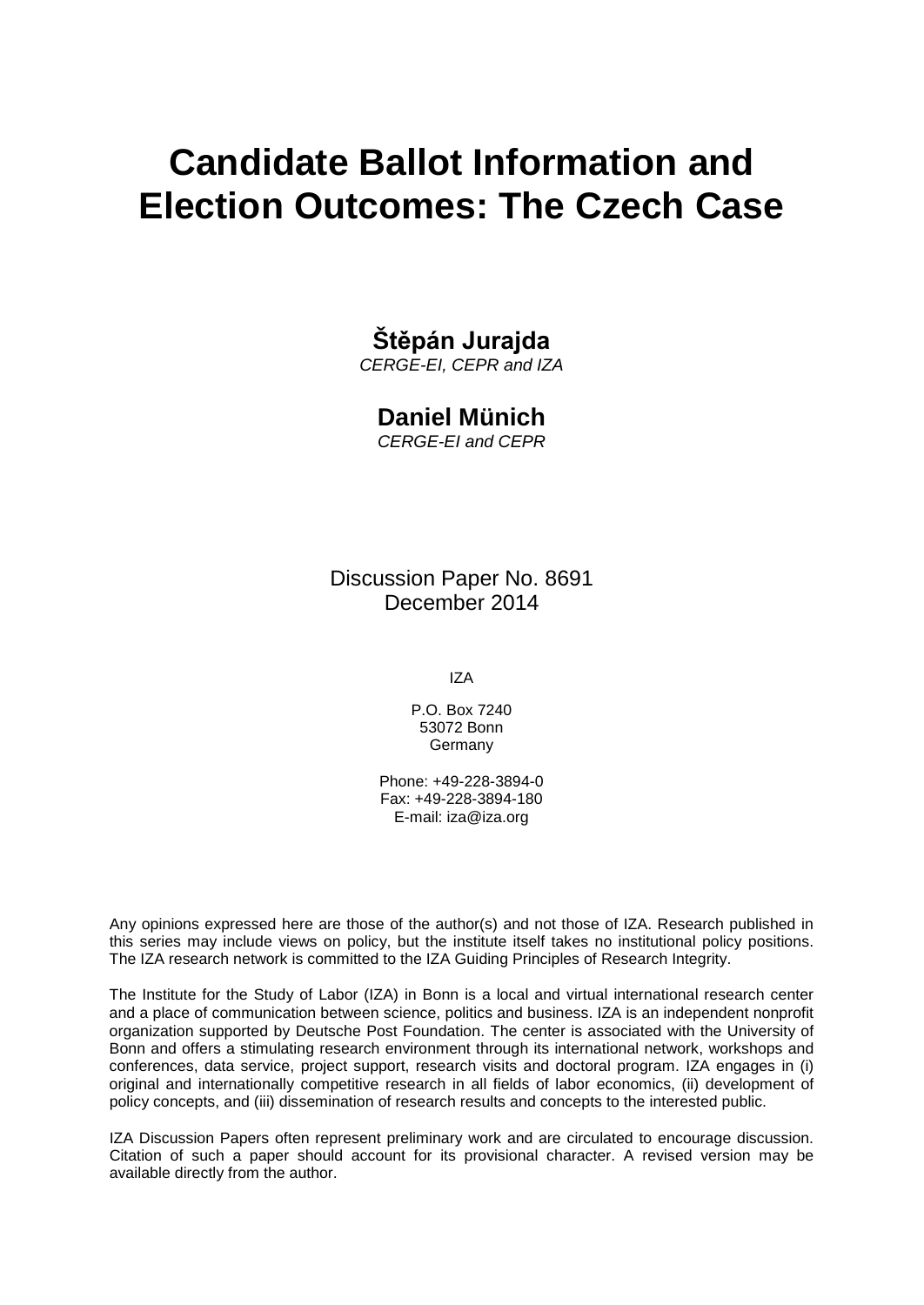IZA Discussion Paper No. 8691 December 2014

# **ABSTRACT**

# **Candidate Ballot Information and Election Outcomes: The Czech Case[\\*](#page-1-0)**

We measure the importance of candidate characteristics listed on ballots for a candidate's position on a slate, for preferential votes received by a candidate, and, ultimately, for getting elected. We focus on the effects of gender, various types of academic titles, and also several novel properties of candidates' names. Using data on over 200 thousand candidates competing in recent Czech municipal board and regional legislature elections, and conditioning on slate fixed effects, we find ballot cues to play a stronger role in small municipalities than in large cities and regions, despite the general agreement on higher candidate salience in small municipalities. We also quantify the election advantage of a slate being randomly listed first on a ballot.

JEL Classification: D72, D83

Keywords: low-information elections, ballot order effects, name properties

Corresponding author:

Štěpán Jurajda CERGE-EI Charles University Prague and Academy of Sciences of the Czech Republic Politickych veznu 7 Prague 11121 Czech Republic E-mail: [stepan.jurajda@cerge-ei.cz](mailto:stepan.jurajda@cerge-ei.cz)

The help of Eva Jakubcová and Barbora Serbusová of the Czech Statistical Office in acquiring the data used in this paper is gratefully acknowledged, as is research assistance provided by Jekaterina Kuliomina. This research has been supported by the Karel Janeček Foundation.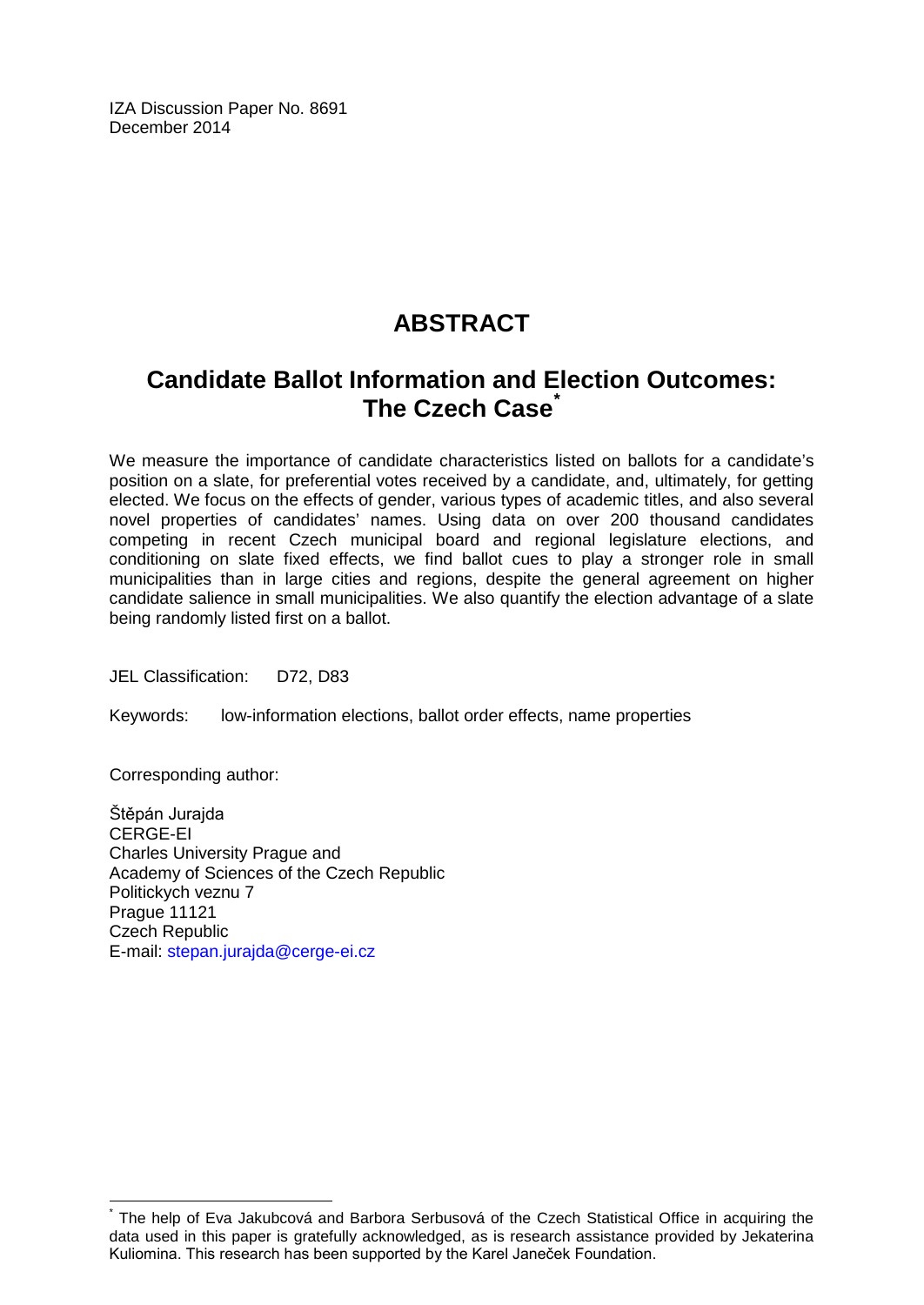### 1 Introduction

Information is central to electoral choices. When voters cast ballots, they should primarily reflect information available to them about the candidates' qualifications for office and policy views. They may also be influenced by election advertising. However, when voters have little information about, or interest in, a candidate or when they are presented with large numbers of candidates or simply when fatigued, they may rely on simple heuristics and cues and be influenced in their vote by the limited information that is provided on the ballot they hold in their hands in the voting booth, rather than on a comprehensive assessment of candidates' quality and programs.

The literature on voting behavior now recognizes that in elections that are low in salience, i.e., in the degree of available information on candidate quality, ballot cues may affect election outcomes. Brockington (2003) summarizes the theory of low-information election behavior, which fits into the general research on low-information decision making (e.g., Kahneman, 1973). Three levels of information available to voters are considered: (i) primary information on candidates' qualifications or policy views collected by voters before arriving at the polling place, (ii) ballot information, i.e., candidate demographic characteristics, which are available on the ballot and which are potentially correlated with their qualifications and standpoints, and (iii) ballot cues, which should not be informative about the candidate's quality, but which may make voting decisions easier for an uninformed voter, such as the candidate order on the ballot when it is randomized.

There is now considerable empirical evidence, which we discuss in the next section, suggesting that candidate characteristics provided on ballots as well as their order on the ballots are relevant to election outcomes. Evidence that candidates receive an advantage from their position on a ballot comes from countries where the candidate order is random. However, most of this work is based on a single election in one country, which makes it difficult to compare the importance of *ballot cues* across election settings differing in salience, i.e., in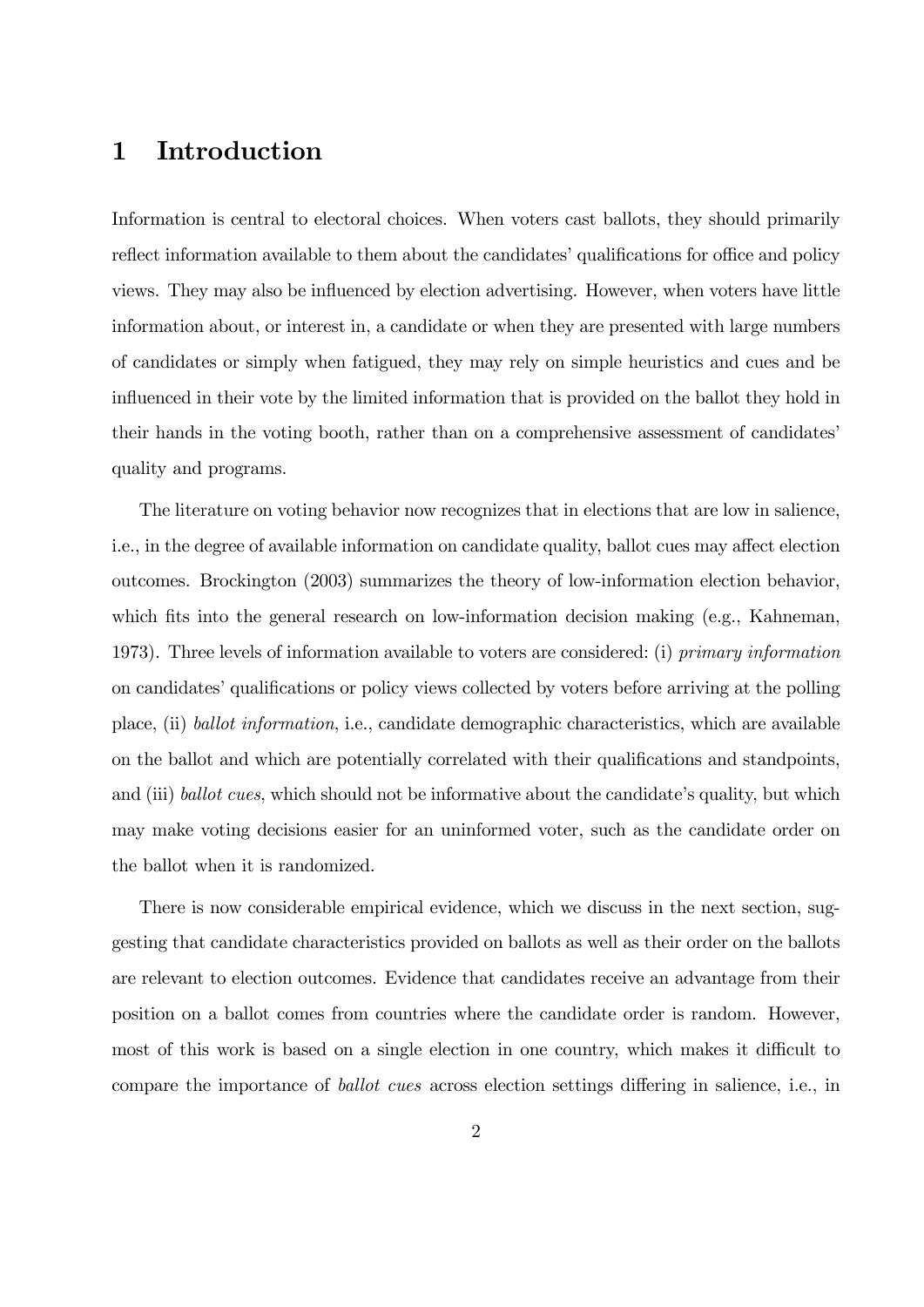the degree of available primary information. The importance of ballot information and ballot cues for voters' choices is likely to be higher when there is little *primary information* available on candidates (as in US city board elections; see, e.g., Matson and Fine, 2006) or when voting is compulsory, which increases the share of uninterested uninformed voters (as in Australia; see Kelley and McAllister, 1984).

In this paper we extend the low-information election literature by exploring novel types of ballot cues. First, we consider the potential effects of candidates' names as ballot cues, including the importance of their names' linguistic properties, ethnic attributes, and popularity. Second, we appear to be the first to quantify the position advantage of the random slate order within a ballot.<sup>1</sup> Third, we test for the presence of an alphabetical order effect in elections where parties determine the slate order, i.e., when candidates are not formally ordered based on the alphabet. We also study the election behavior effects of *ballot infor*mation including candidates' gender, academic titles and graduate degrees. We measure the importance of these factors listed on ballots for a candidate's position on a slate, for preferential votes received by a candidate, and, ultimately, for getting elected.

We do so using data on over two hundred thousand candidates participating in recent Czech municipal elections and over eight thousand candidates running in recent Czech regional elections. Section 3 describes these elections, which have been characterized as differing in salience and voter interest. Specifically, voters tend to be familiar with candidates for the six thousand municipal boards in small towns and villages, whilst their knowledge of candidates in large cities or in the thirteen regional elections is more limited.

## 2 Related Literature and Empirical Strategy

Our analysis of Czech elections is related to three strands of the voting behavior literature, which we now briefly introduce together with our empirical strategy.

<sup>&</sup>lt;sup>1</sup>A slate is a group of candidates running on a common platform in multi-seat elections.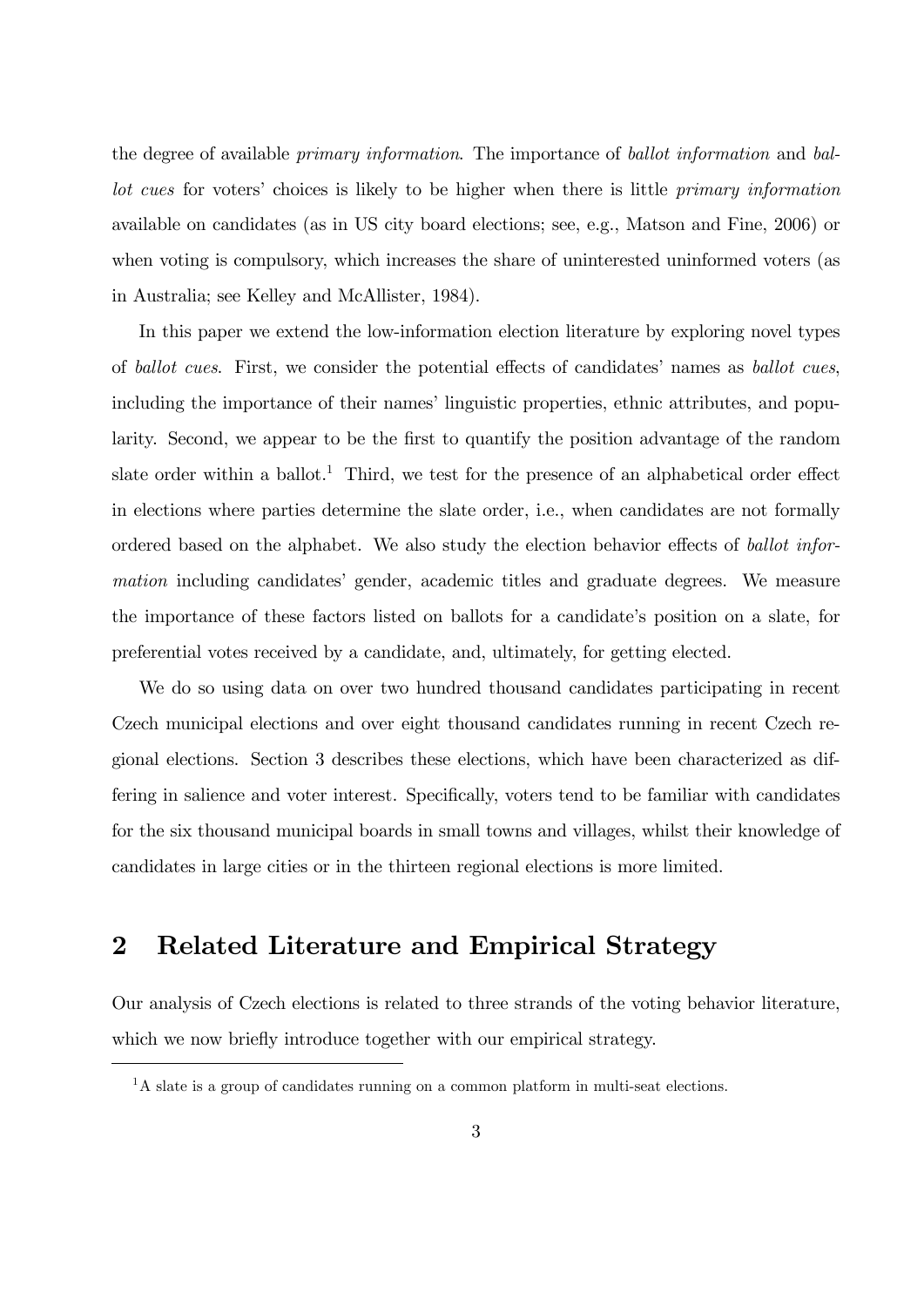First, our exploration of gender effects contributes to the growing body of work motivated by the distinct under-representation of women among legislators. Similar to other studies, we ask about the slate position of women in elections where the order is determined by parties, and about the electoral value of gender, i.e., about voter gender preferences when comparing two otherwise comparable candidates of different gender. In this line of work, Esteve-Volart and Bagues (2012) study party nomination strategies in Spain and find that women tend to be nominated in poorer (lower) positions on the ballot, despite attracting more votes than comparably positioned men.

Second, we add to the small set of studies that ask about the ballot value of holding an academic title, conditional on how candidates are ordered. Faas and Schoen (2006) and Schneider and Tepe (2011) suggest there is positive election value to the Ph.D. title in German federal elections while Kelley and McAllister (1984) find no relationship between holding a professor or doctor title in British general (parliamentary) elections. We ask about the effect of holding a Full Professor or Associate Professor title and of having a Ph.D., MA, or BA degree. We appear to be the first to study the effect of an MA or BA degree. This is motivated by the fact that in small-town municipal elections, there are only exceptional cases of candidates with Professor titles and even an MA or BA degree may be a strong signal of candidate qualifications.

Third, we extend the literature on ballot cues in several ways, starting with an exploration of three different order effects. There is a growing body of work studying the importance for election behavior of candidate order on ballots, in particular of being listed first.<sup>2</sup> Meredith and Salant (2013) summarize the existing measurements of the electoral advantage of being listed first on ballots in countries such as the US, Spain, or Australia where candidate order is

 $2$ This work is part of the broad order-effects literature, which covers various types of contests including classical music competitions (van Ours and Ginsburgh, 2003) or school admissions (Jurajda and Münich, 2010). More generally, the literature on voting behavior asks how the design of ballots and voting technology may affect electoral and policy outcomes (e.g., Fujiwara, 2013).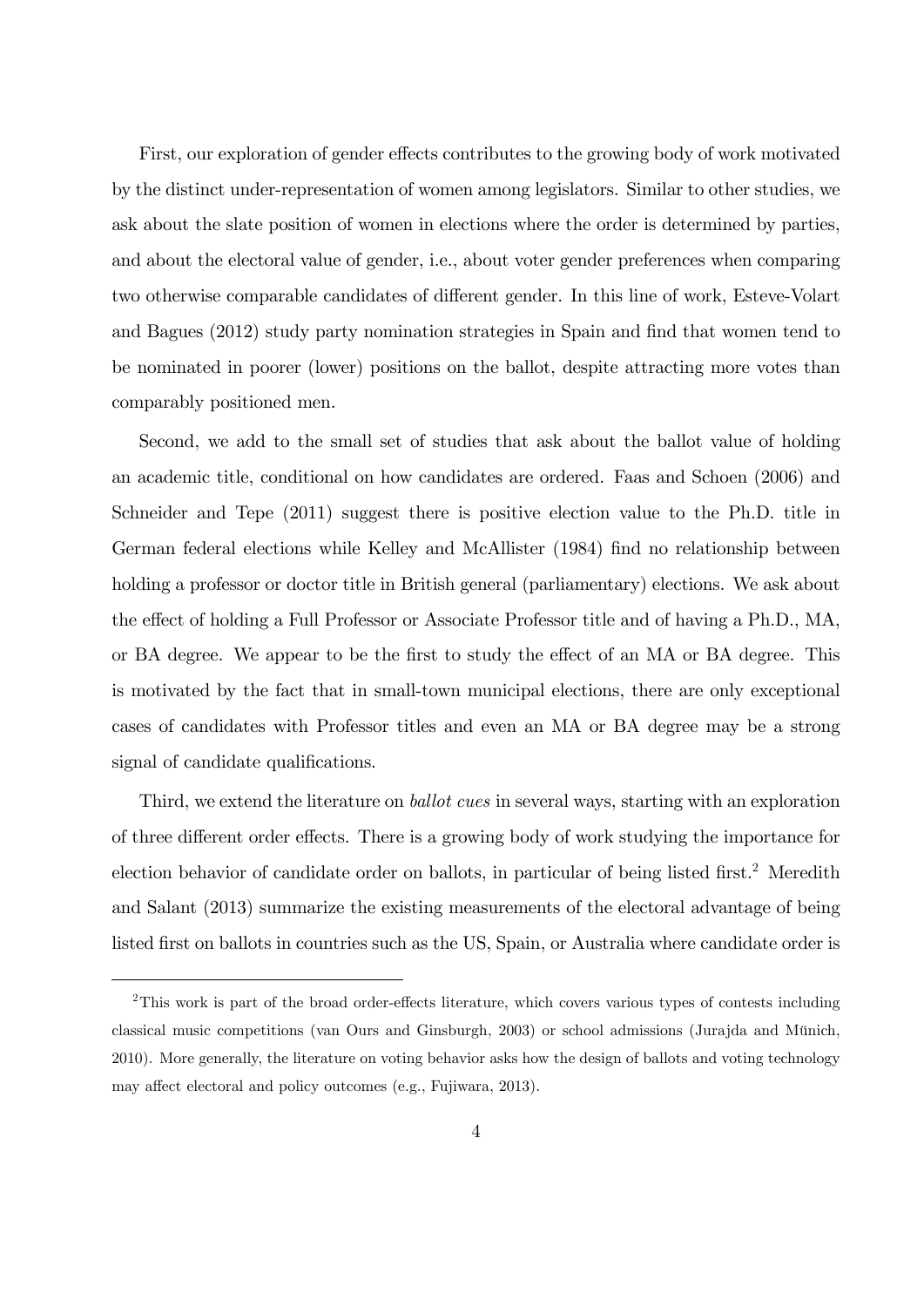randomized. In their analysis of California city council and school board elections, candidates listed first typically win office about five percentage points more often thanks to the order effect. Similar findings have been obtained for elections where candidates are simply listed in alphabetical order (e.g., Kelley and McAllister, 1984).<sup>3</sup>

In the Czech Republic, parties determine the order of candidates on slates, but the slate order on ballot paper is allocated randomly. This allows us to extend the ballot-order literature by providing the first available estimates of the advantage to a slate being randomly chosen as the Örst slate on a ballot (as opposed to the Örst candidate within a ballot).

Next, we ask about two other novel order effects: First, we inquire about the effect of a male candidate being positioned within a slate immediately above or below a female candidate. If, for example, voters have on average negative views of female candidates ability, they may ascribe information value to a male candidate who is sorted below (close to) a female candidate. Second, we ask whether voters may (sub-consciously) prefer candidates whose names are sorted high in the alphabet. For example, The Economist (2001) points out the high fraction of U.S. presidents and U.K. prime ministers with last names sorted high in the alphabet. Similarly, we test for potential effects of alphabetical sorting on candidate position on a slate. In Czech elections candidate order is determined by parties. If parties start their slate-order discussions with an alphabetically sorted list of candidates, which they then re-sort 'by hand' based on candidate quality, there may be 'residual' traces of alphabetical sorting when only few candidates are moved up the list based on quality.

We also explore the potential *ballot-cue* effects of other-than-alphabetical properties of candidate names. There are a few studies of the effects of candidate ethnicity in lowinformation elections (e.g., Matson and Fine,  $2006$ ).<sup>4</sup> We perform a similar analysis in the

 $3$ There is little work on order effects in elections where parties determine the ordering of candidates within slates, in large part because in this case the order contains information about the (party-perceived) quality of the candidates. Faas and Schoen (2006) are an exception based on a quasi-experimental design.

<sup>&</sup>lt;sup>4</sup>Similarly, economists have explored the labor-market effects of racial attributes of first names (Bertrand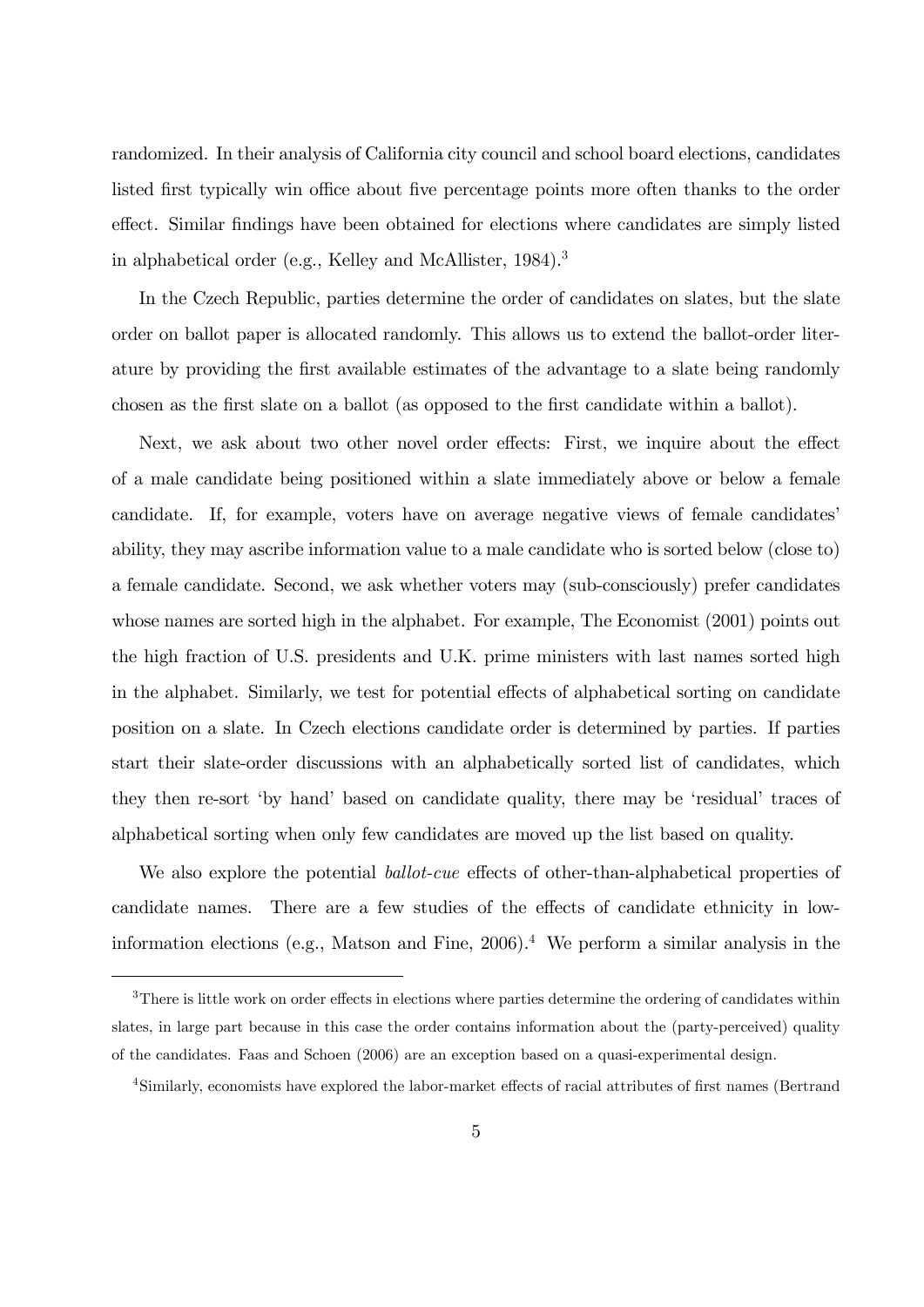Czech context by focusing on Roma names, Roma being the largest minority in the country.<sup>5</sup>

Furthermore, we study novel aspects of names as cues such as the general popularity of first names, as well as several linguistic properties suggested in consumer research studying the effects of brand names. Brand name research borders on linguistic psychology and onomastics (the part of linguistics that studies names); it highlights the value of semantic and connotative values of brand names in marketing campaigns. For example, in one of the most extensive studies conducted to-date. Lowrey et al.  $(2003)$  investigate the effect on brand-name memory of several linguistic characteristics hand-coded for 500 brand names and find that *initial plosives* (hard initial consonants such as k and p) are shown to affect brand memorability.

There is only one paper we are aware of that explores the potential effects of linguistic name properties in elections: Smith (2007) follows the arguments of *phonetic symbolism*<sup>6</sup> and ranks surnames of candidates in US congressional elections according to their rhythmic and phonetic features to generate statistically significant predictors of US elections.<sup>7</sup> We are not aware of any low-information electoral studies that would ask about the value of having a popular Örst name or that would apply the suggestions made in recent consumer research on

and Mullainathan, 2004; Fryer and Levitt, 2004; Aura and Hess, 2010).

 $6P$ honetic (sound) symbolism refers to the ability of phonemes (the fundamental building blocks of language) to convey information on their own (Yorkston and Menon, 2004). For example, Lowrey and Shrum (2007) suggest that participants in experiments least prefer Öctitious brand names containg negative vowel sounds, i.e., sounds that generally have negative connotations in the English language. Similarly, Nelson and Simmons (2007) present evidence suggesting sub-conscious effects of name connotations.

<sup>7</sup>The analysis is based on assigning 'points' to the relevant several hundred candidate names for their phonetic properties such as rhythm, stress position, vowel stress depending on position in the name, terminal nasal position, etc. The assignment was originally developed in 1998 and over subsequent years it was applied to several US elections. Unfortunately, such assignments cannot be easily automated and so remain outside of the scope of our study, where we work with several hundreds of thousands of names.

 $5$ The European Commission has identified the standing of the Roma minority as one of its key policy challenges; see, e.g. http://ec.europa.eu/roma.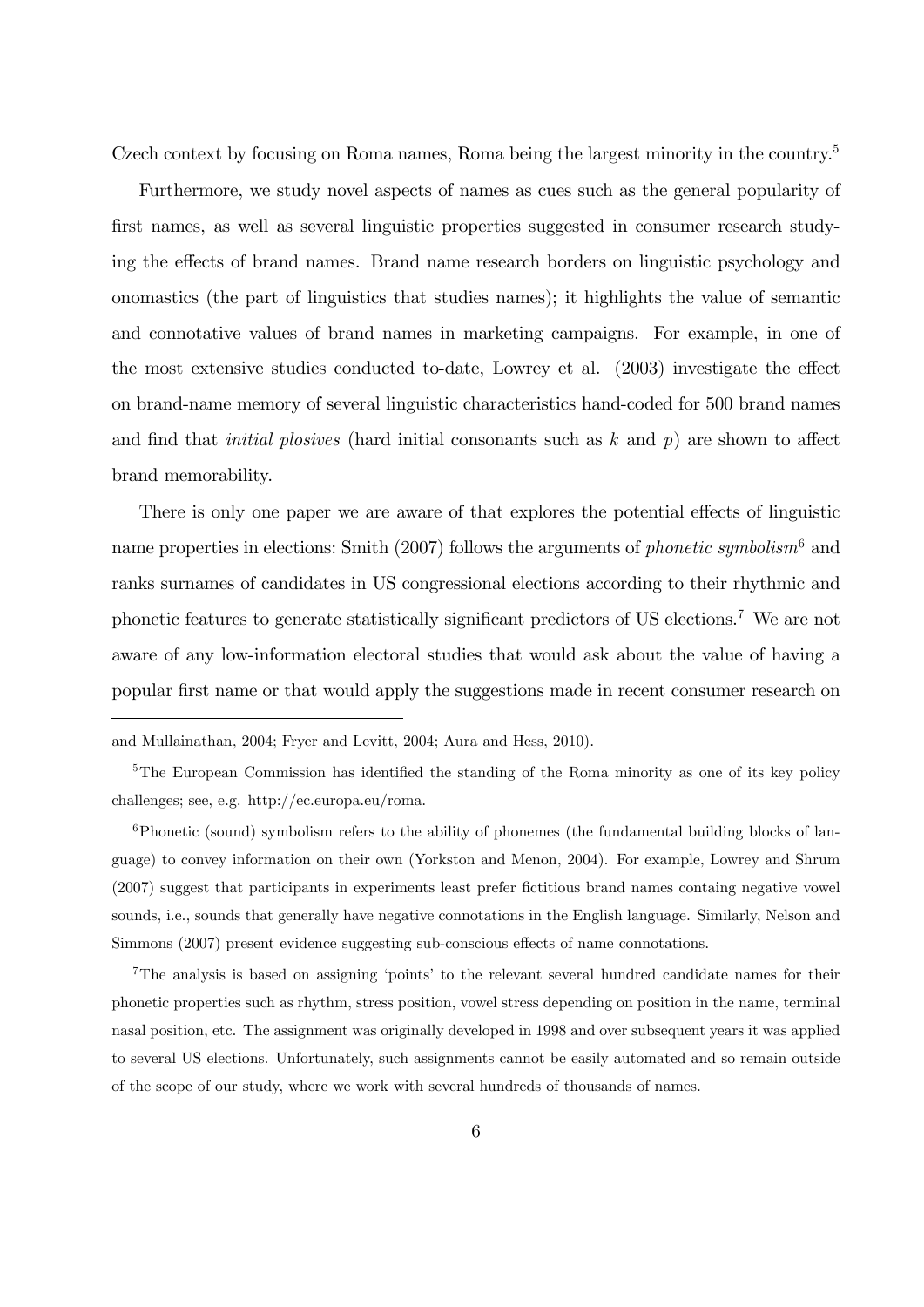brand names to the study of electoral competitions.

Our analysis not only introduces several new factors potentially affecting election choices, we also attempt to shed light on the interpretation of *ballot-cue* and *ballot-information* effects by providing one of the few available comparisons of these effects across otherwise comparable election settings (in one country) characterized by a different degree of salience and voter interest. Specifically, we employ data from the 2008 regional and 2010 municipal elections in the Czech Republic. There are about six thousand small municipalities in the country, where voters tend to be aware of the identity and quality of the village-board candidates from their municipality. There are about three hundred cities (with at least five thousand inhabitants), where city board composition and candidate quality is likely to be less salient to voters. Finally, there are only fourteen regions (with about one million of inhabitants each), which have only been established in 2000, where salience levels and voter interest are likely to be lowest.<sup>8</sup>

When *ballot cues* are more relevant for election outcomes in one election setting compared to another, it is likely that this corresponds to cues being used more often by uninformed, potentially uninterested voters as short-cuts towards making decisions in low salience situations. Hence, an empirical comparison of *ballot-cue* effects may complement the existing largely qualitative work on salience. In contrast, the comparison of *ballot-information* effects across election settings does not have a clear-cut interpretation. Based on ballot data and election choices alone, it is not possible to fully disentangle what part of ballot-information explanatory power for election outcomes is due to information, such as the candidate having

<sup>8</sup>Czech electoral studies (published in Czech) highlight the relatively low importance of and voter interest in regional elections (Šaradín, 2008; Havlík and Hoskovec 2009) and the typically intimate voters' knowledge of municipality-election candidates (Cmejrek, et al., 2010; Balík, 2009). The turnout in the last  $(2010)$ municipal elections was 48.5% while the turnout in the last (2012) regional elections was 37%. In general, the cost of primary information per candidate is likely to be lower in municipal elections, where the number of candidates per slate is lower.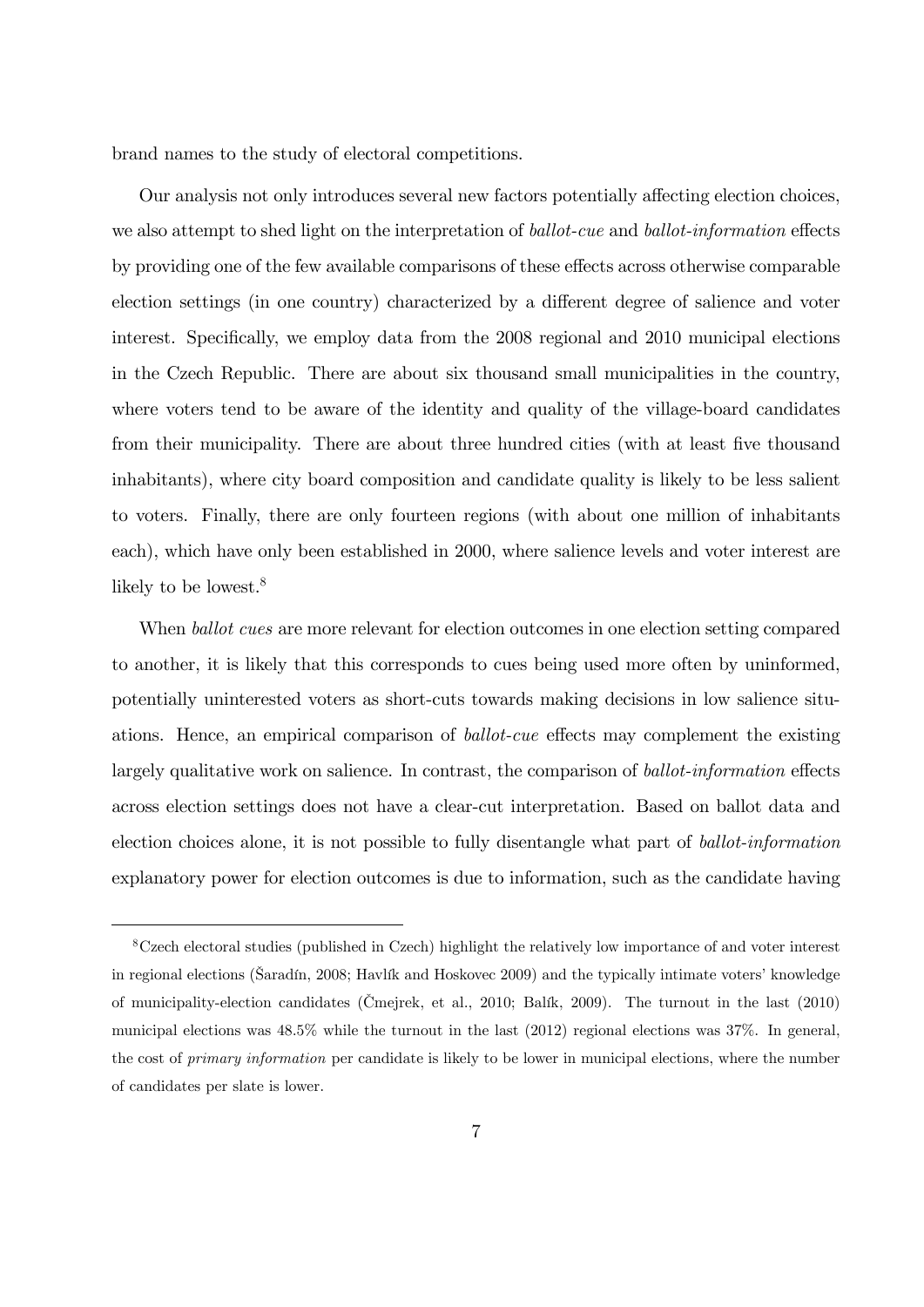a Ph.D. degree, being used as a simple heuristic by uninterested voters,<sup>9</sup> what part is due to the use of this information by voters to guess about a candidate's quality, and, finally, what part of the difference in predictive power across election settings corresponds to the potentially different correlation between voter-observed *primary information* on the quality of candidates and the candidates' ballot-listed characteristics.

Relatedly, the fact that candidate quality and voter party preferences remain unobservable to us ought to be reflected in our estimation strategy. For example, if certain candidate characteristics are valued by uninformed voters, parties who know they are not generating strong voter interest by their policy proposals may try to improve their election chances by intentionally using candidates with high-value ballot-observable characteristics and cues.<sup>10</sup> This strategic party behavior would generate a correlation between a slate's general attractiveness to voters and average candidate characteristics on a slate. Such correlations can also arise if candidate characteristics listed on the ballot paper are in fact positively correlated with the qualities that are unobservable to us. For example, one may expect candidates with higher education to have better managerial skills.

To address this issue, our empirical analysis conditions on slate fixed effects and focuses on within-slate comparisons, taking as given local party preferences, which are captured by slate fixed effects.<sup>11</sup> For example, we do not analyze which slates are ultimately more successful, but ask whether *ballot cues* have predictive power for preferential votes cast by voters conditional on the overall attractiveness of a given slate. Our estimation strategy thus recognizes that candidate quality and voter preferences may differ across slates in ways that are both unobservable to us and potentially correlated with ballot cues and ballot information.

We study the importance of all of the ballot-listed factors motivated above for a can-

 $9^9$ As when voters prefer, for example, candidates similar to themselves (Cutler, 2002).

 $10$ Even if these candidates may be of low quality in terms of their less easily observable qualities such as managerial skills, not being prone to corruption, having a real interest in municipality management, etc.

 $11$  For a similar approach, see Faas and Schoen (2006).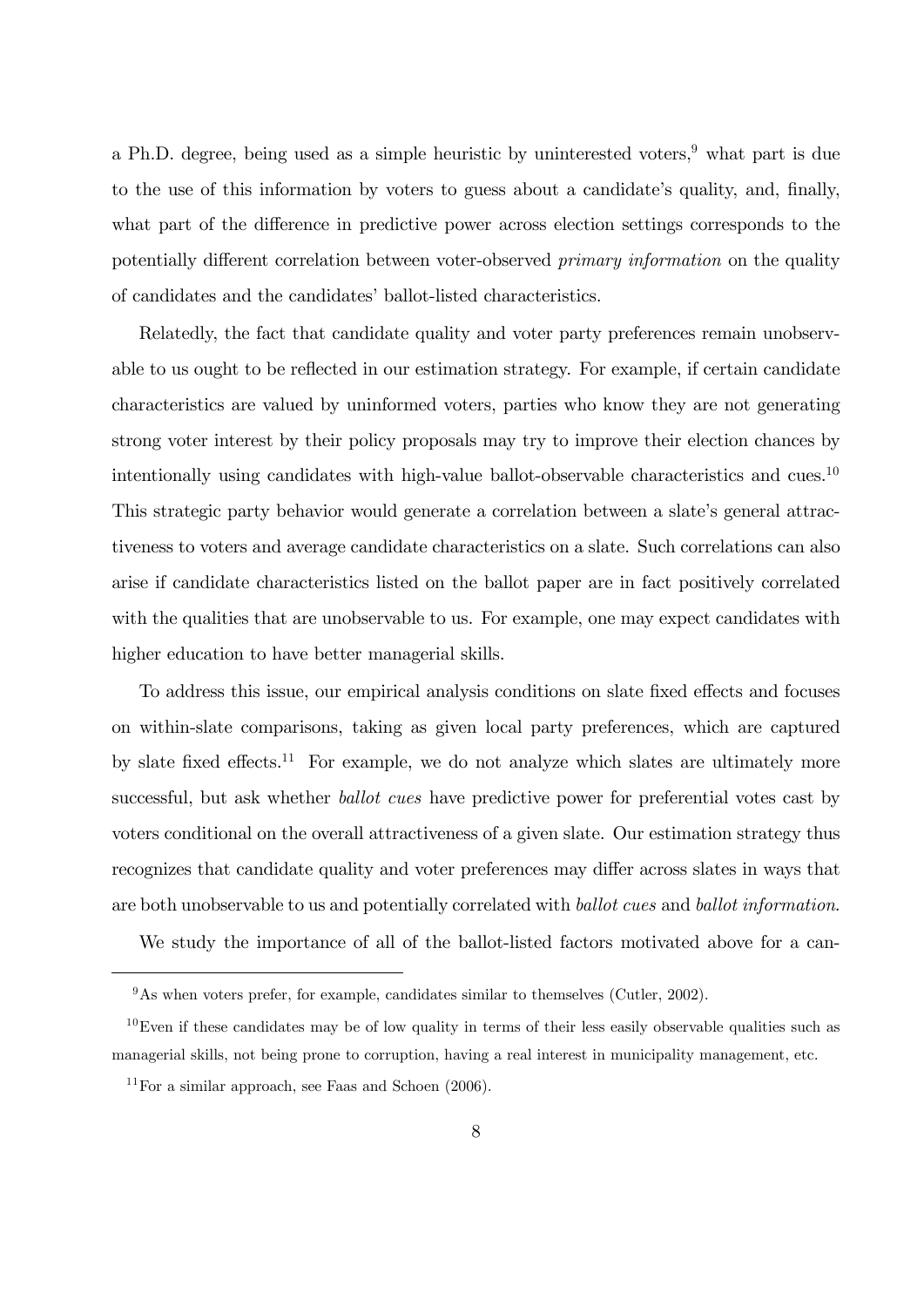didate's position on a slate, for preferential votes received by a candidate, and, ultimately, for getting elected on a city or regional council. In this regard, our work is similar to the analysis (published in Czech) of the 2010 Czech municipal elections by Bernard (2012), who merges the 2010 election data with information on prior municipal board membership and focuses on the importance of incumbency for election chances. He finds incumbency to be the strongest predictor of election success.<sup>12</sup> Unlike our work, Bernard's analysis does not focus on within-slate comparisons and does not consider the potential effects of candidate name properties, ethnic or linguistic. It also does not differentiate among different types of academic titles and education degrees or ask about slate position advantages. Finally, unlike Bernard's, our analysis compares the importance of information cues across two types of elections. We are not aware of any other work on ballot cues from post-soviet countries.

In the next two sections, we introduce the Czech elections and the data we use. Section 5 presents the empirical analysis while the last section concludes.

#### 3 Czech Municipal and Regional Elections

In the Czech Republic, there are three levels of government: central, regional, and local, corresponding to parliamentary, regional, and municipality elections. The proportional representation system is used in all three elections with a 5 percent entry threshold, but the mandate formulas are somewhat different. In this paper, we study the regional and local (municipal) elections.

Since 2000 the Czech Republic has been composed of 14 administrative regions (including the capital city of Prague), which have their regional legislature (councils) directly elected for

 $12$ The interpretation of incumbency effects, similar to the effects of some other major candidate characteristics, is affected by unobservable candidate qualifications. It may be that genuinely better candidates win elections repeatedly or that incumbency gives one an electoral advantage over similarly qualified candidates thanks to the incumbent's higher familiarity.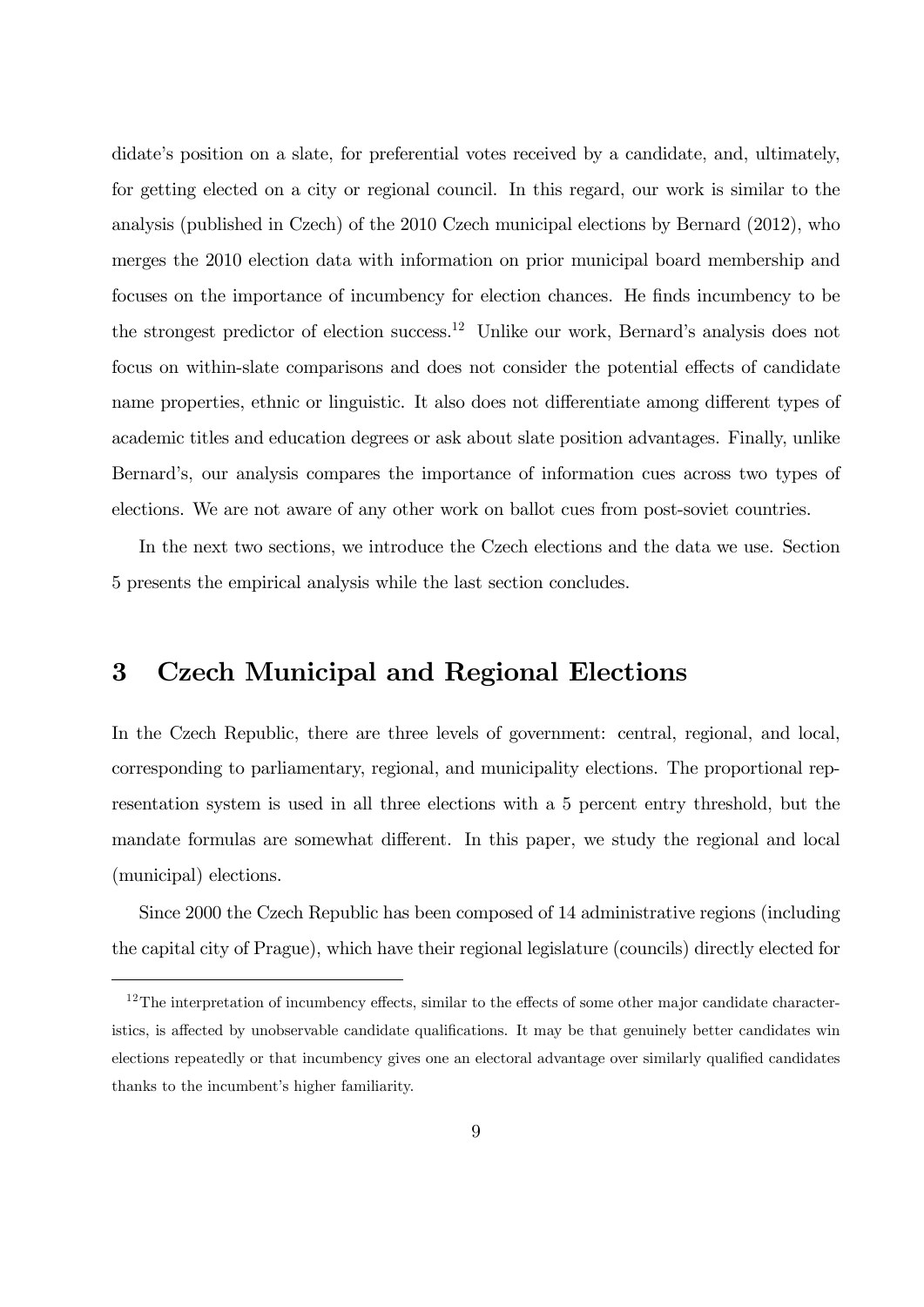four-year terms.<sup>13</sup> A regional governor ('hejtman') is then elected by regional councils. Slates (candidate lists) can be registered in a given region by national-level political parties as well as by movements (easy-to-register local 'parties' formed with the purpose of participating in one of the regional elections) and ad hoc coalitions thereof. Voters choose a preferred slate and cast up to four preferential votes for candidates within their preferred slate in order to affect the slate's order of candidates. Council seats are determined using a proportional rule based on the díHondt method. Candidates receiving over 10 percent of all preferential votes received by their slate are given precedence within their slate. Given that the typical (median) slate contains 50 candidates, it is difficult to receive over 10 percent of all preferential votes cast by slate.

In local (municipal) elections, members of approximately six thousand municipal councils are also elected directly and mayors are then elected by and responsible to their councils. Similar to regional elections, slates for municipality elections can be registered by political parties and/or movements, but also by independent candidates (including slates composed of a single independent candidate). Any combination of slate coalitions between established national-level political parties, ad-hoc movements, and unions of independent candidates is possible. The maximum number of candidates on each slate corresponds to the number of councillors.<sup>14</sup>

Unlike the regional electoral system, the municipal one allows for *panachage*, i.e., splitting oneís votes across party (slate) lines using preferential votes. Voters can vote for a slate and/or for individual candidates from any slate that has been submitted. Specifically, a voter can (but does not have to) mark one preferred slate, which is equivalent to marking all candidates on that slate in the case that no preferential votes are cast, and can also mark his preferred individual candidates from other slates using preferential votes. The

 $13$ The number of council members varies from 45 in regions with up to 600,000 inhabitants to 65 in regions with over 900,000 inhabitants.

<sup>&</sup>lt;sup>14</sup>Council size is proportionate to the population of the municipality and ranges from 5 to 55.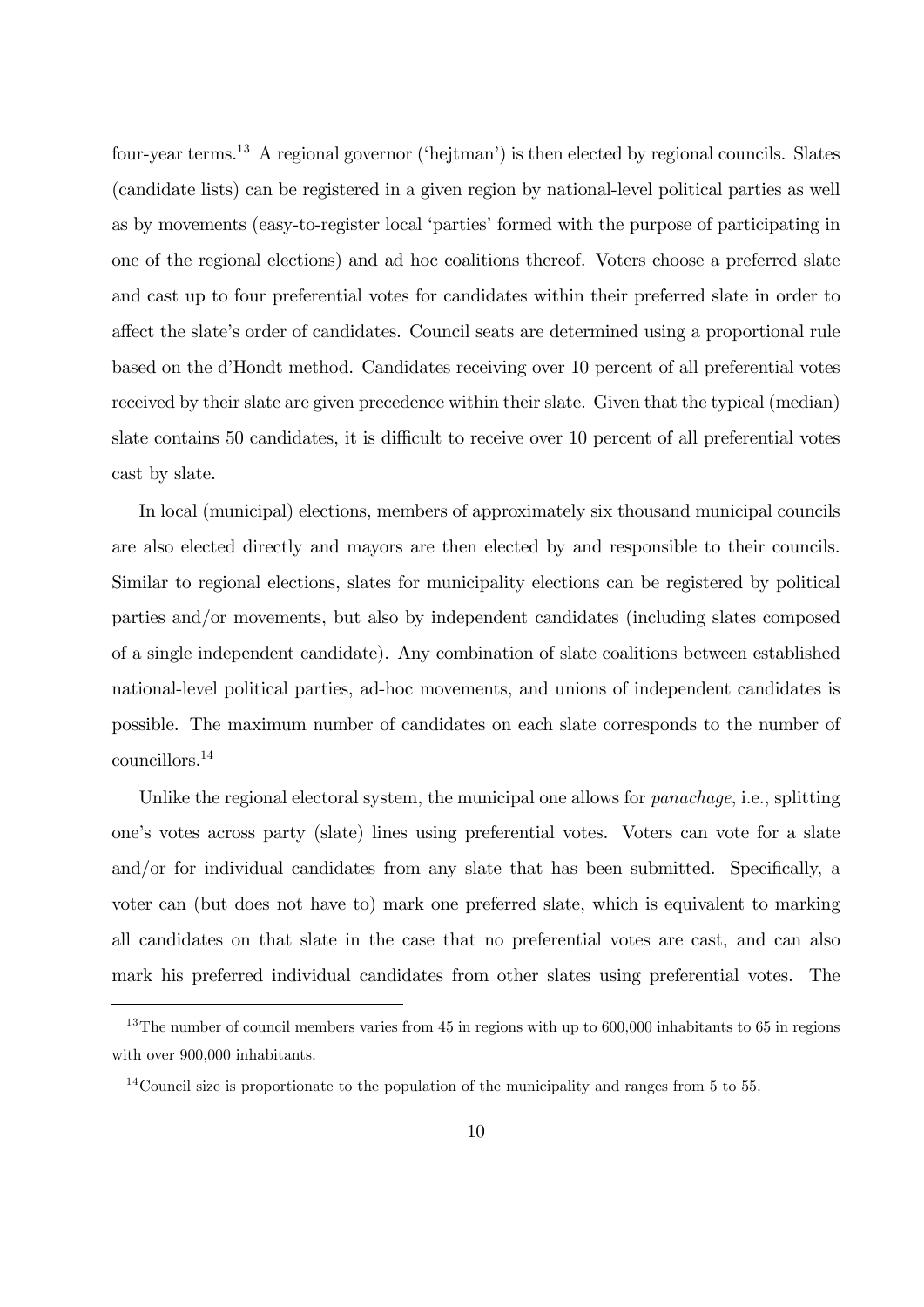total number of preferential votes one can cast is equal to the number of councillors minus one in the case that the voter marks a preferred slate and equals the council size if the voter does not mark any slate and only marks individual candidates. Council seats are then determined using a complicated proportional rule based on the d'Hondt method, in which the slate's share of votes and one's position within the slate have a strong explanatory power for winning council seats.<sup>15</sup> Preferential votes move a candidate to the top of the slate when the candidate receives over 10 percent more preferential votes than the average candidate on a given slate. The effect of preferential votes on the outcome of municipal elections is thus qualitatively larger than for regional elections.

#### 4 Data and Key Variables

We use administrative election data provided by the Czech Statistical Office, which is in charge of the central processing of elections at all levels (parliamentary, regional, and municipality) including election outcome (legislature/council seat) determination. We exclude from the analysis of both elections the capital city of Prague, which uses a different electoral system.<sup>16</sup> The data we employ correspond to the information about each candidate made available to voters on ballots: the candidate's first name and surname, $^{17}$  a self-reported academic title and education degree, and birth year (age).

The municipal-election data corresponds to elections held in October of 2010 when the overall turnout rate was 48.5%. Excluding the few election districts governed by exceptional electoral systems (chieáy the capital city of Prague), a total of 209,979 candidates partici-

<sup>&</sup>lt;sup>15</sup>As in the regional elections, a slate must get at least  $5\%$  of all votes (including the preferential votes) to enter into the municipal council seat determination rule.

 $16$  In the analysis of municipal election data we also exclude the city of Olomouc (of 100 thousand residents) for the same reason.

<sup>&</sup>lt;sup>17</sup>The use of middle names is extremely rare in the Czech Republic.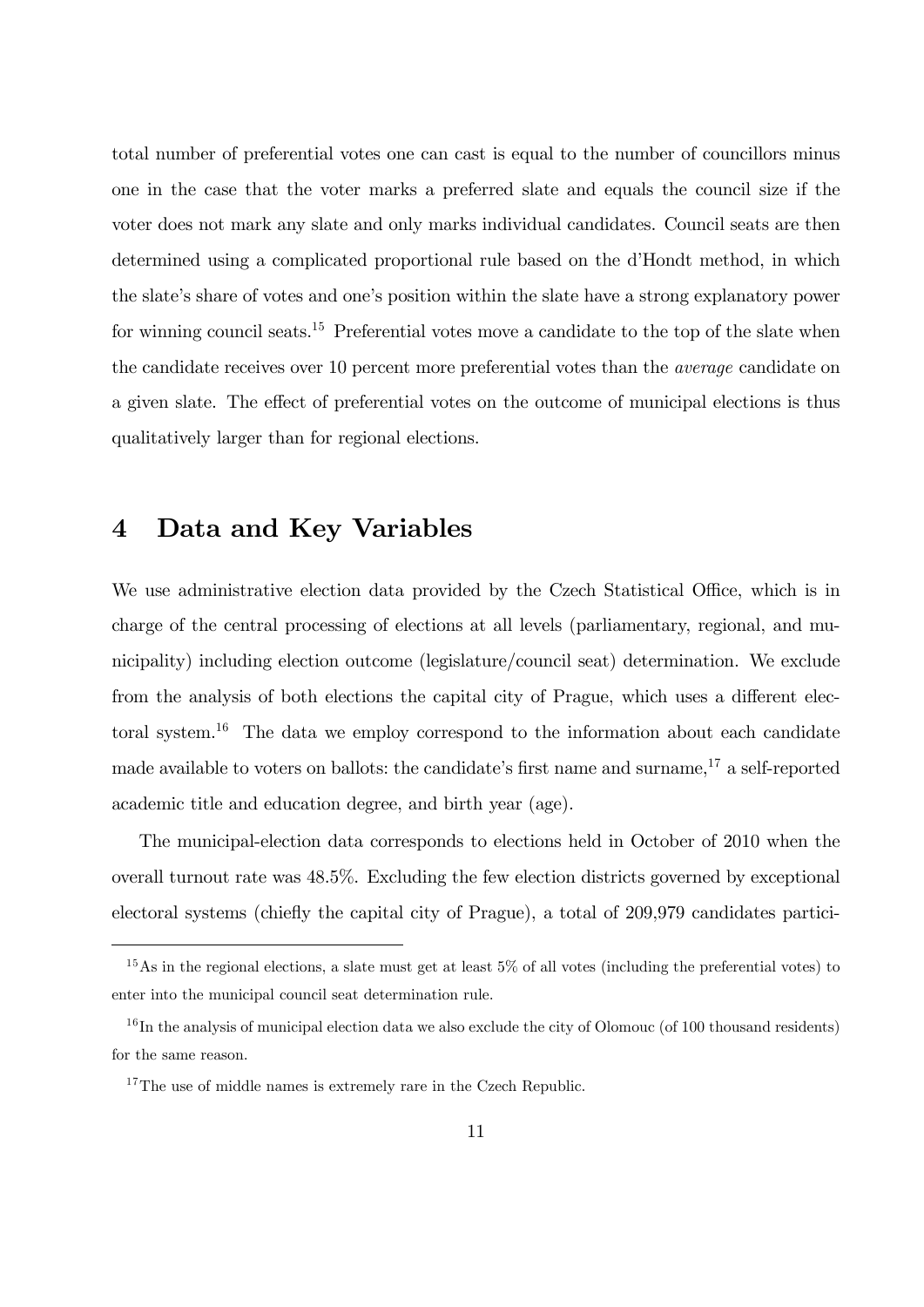pated in the contest for about sixty thousand seats on 6,107 municipal councils. Nine tenths of the election districts had fewer than nine slates registered and the average number of slates per municipality was 4.5. Slate order on ballots was assigned randomly in each electoral district. About 21% of slates won no seats and about 5% of candidates were on one-member slates.<sup>18</sup>

Next, we employ data from regional elections held in October 2008 when turnout was 40.3%. Outside of the city of Prague, a total of 8,264 candidates on 192 slates participated in these elections for 675 seats on 13 regional councils with an average of 15 competing slates per regional ballot. Almost 70% of the slates did not win any regional legislature seats. Slates were ordered within ballots according to a national random draw of all participating nominating parties and coalitions. It so happened that one of the parliamentary parties, the Communist party, which nominated slates in all regions, was assigned the number  $1<sup>19</sup>$  It is therefore impossible to separately identify the effect of being first and the effect of being the Communist party in regional elections.

One of the aims of our analysis is to study the determinants of candidates' position on a slate. We focus on a simple and relevant indicator—being positioned sufficiently high up on a slate that this would almost guarantee winning a seat on a regional or city council if there were no preferential votes, which can alter the implications of candidates' order within a slate. Specifically, we count the number of seats won by each slate and denote as 'electable' those candidates who are sorted high enough to be within this number. (Some slates thus have no 'electable' positions.) If there were no preferential votes and if parties had perfect foresight as to their election success, then holding an 'electable' position on a slate would be a perfect predictor of winning council seats and the choice of who is positioned within the

 $18$ These candidates will thus be effectively excluded from our regression analysis where we condition on slate fixed effects.

<sup>19</sup>http://www.mvcr.cz/clanek/statni-volebni-komise-vylosovala-cisla-pro-oznaceni-hlasovacich-listkupolitickych-stran-hnuti-a-koalic.aspx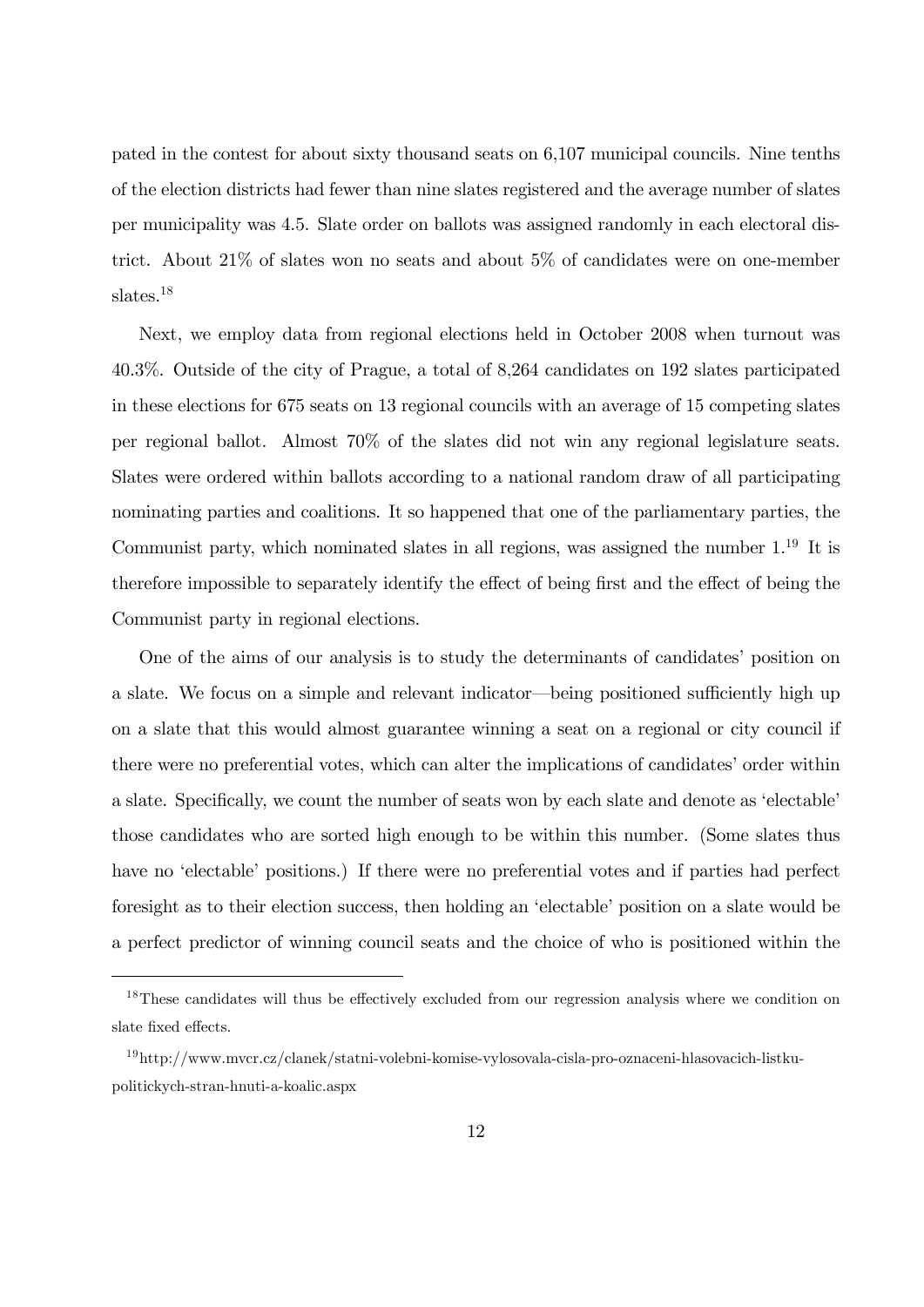|                                            | Elections | Regional | Large Municipality | Small Municipality |
|--------------------------------------------|-----------|----------|--------------------|--------------------|
| Avg. age                                   |           | 46.79    | 46.18              | 44.7               |
| $%$ Women                                  |           | 29.33    | 32.57              | 30.95              |
| % Full Professors                          |           | 0.19     | 0.10               | 0.01               |
| % Associate Professors                     |           | 0.32     | 0.18               | 0.05               |
| % Ph.D.                                    |           | 2.23     | 1.59               | 0.50               |
| $\%$ MA                                    |           | 35.62    | 28.57              | 15.45              |
| % BA                                       |           | 2.82     | 3.47               | 2.22               |
| % with Law degree                          |           | 1.26     | 0.74               | 0.29               |
| % with Medical degree                      |           | 4.38     | 3.03               | 0.76               |
| N of councils (contests)                   |           | 13       | 321                | 5,786              |
| N of slates                                |           | 192      | 2,766              | 24,417             |
| N of candidates                            |           | 8,264    | 62,637             | 147,342            |
| $%$ of candidates winning seats            |           | 8.17     | 11.97              | 34.93              |
| Avg. % share on slate's preferential votes |           | 0.023    | 0.044              | 0.166              |

Table 1: Candidate Characteristics and Election Aggregates

Notes: Data corresponding to 2008 regional and 2010 municipal Czech elections. Large municipalities have over five thousand inhabitants.

'electable' subset of the slate would be all that mattered to candidates and parties.

How important is holding an 'electable' position on a slate? Excluding the one-candidate slates, about  $27\%$  of candidates in the 2010 municipal elections held an 'electable' position on their slate and holding such position was indeed important for getting elected as only 17% of council seats were won—thanks to preferential votes—by candidates positioned below the electable' part of their slate.

In the 2008 regional elections, when over 2 million preferential votes were cast, the lowest position on a slate winning a seat thanks to preferential votes was 50 (out of the maximum of 65). However, overall, given the regional election rules, preferential votes had little impact on winning seats in regional elections once the order of candidates on the slate is taken into account as less than  $2\%$  of seats were won by candidates outside of the 'electable' positions.

Table 1 summarizes the number of contests (councils), competing slates, and candidates, and compares means of candidates' demographic characteristics from the 2008 regional elec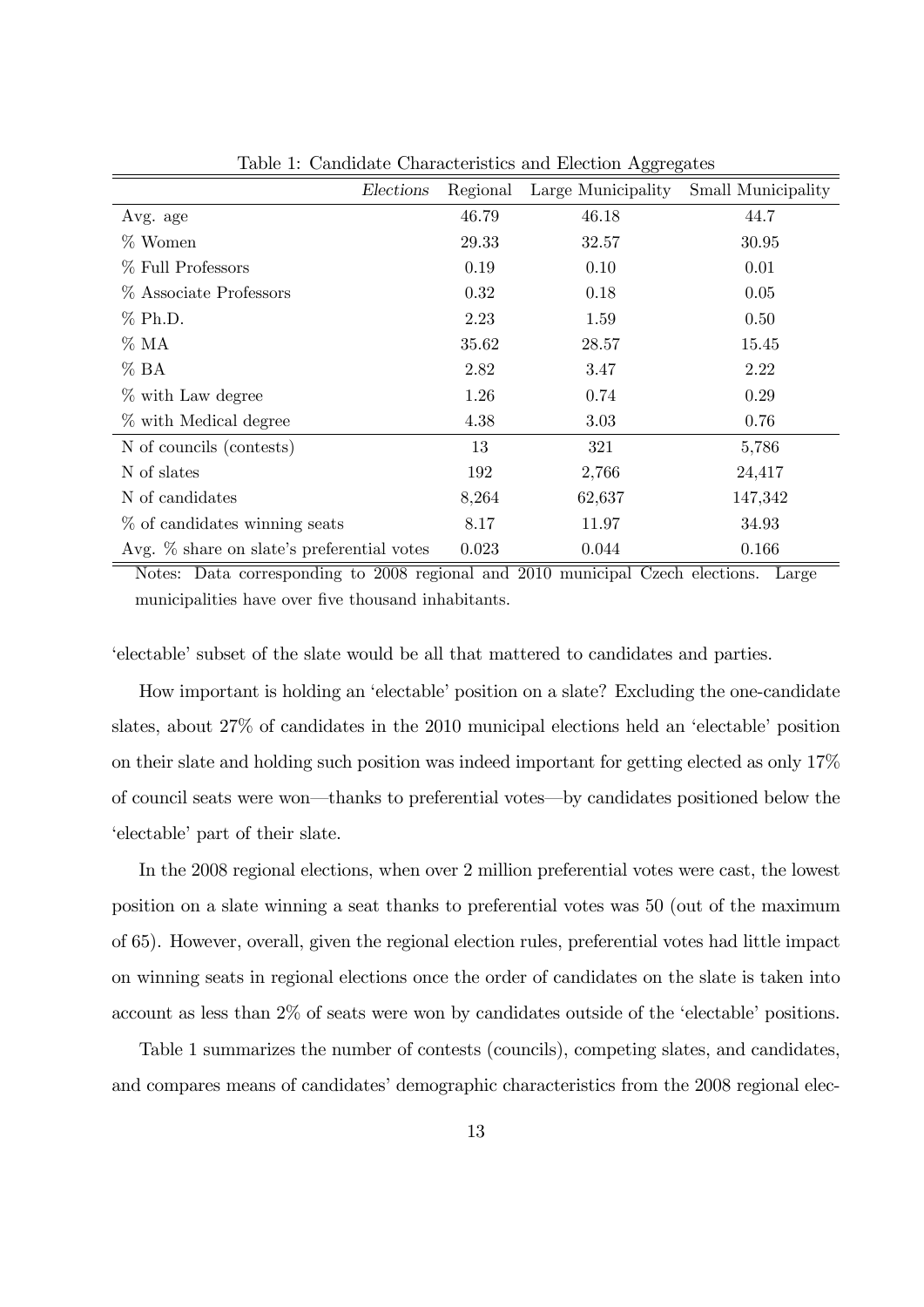tions and the 2010 municipality elections separately for small and large municipalities. Our data cover thirteen regions, over three hundred cities with at least five thousand inhabitants, and almost six thousand small municipalities. As one would expect, the chances of a candidate winning a council seat and the number of competing slates per contest are both much lower in regional elections with districts of about one million inhabitants than they are in large cities, and they are the highest in small municipalities where over one third of candidates wins council seats. Similarly, shorter slates in small municipalities imply that the average across candidates of the candidates' share of their slate's preferential votes is highest in small municipalities at over sixteen percent. We note that the share of candidates winning a seat corresponds to the share of candidates positioned within a slate on what we denote as an 'electable' position.

Average age does not differ significantly across the three election contests we study and the share of women is also similar at about 30 percent. It is not surprising to see the share of candidates with academic titles of full or associate professor to be highest in regional elections and smallest in small-municipality contests. Similarly for graduate degrees: About a third of the candidates running in regional elections hold an M.A. degree while the corresponding share in small municipalities is about half that level. The share of candidates with either a law or a medical degree is particularly small in small municipalities.

Motivated by the discussion presented in Section 2, we have further coded a number of name characteristics. First, we have created an indicator (separately for each gender) of a candidate holding one of the five most popular first names in the country.<sup>20</sup> Almost 30 (20) percent of male (female) candidates hold one of the Öve most popular Örst names. We have

 $^{20}\text{We}$  used the five most frequent first names in the population name registry: http://www.mvcr.cz/clanek/cetnost-jmen-a-prijmeni-722752.aspx. Jana, Hana, Eva, Lenka, Martina for women. Jan, Jiří (George), Martin, Pavel, Petr for men. We have also added the first name Václav to the list of popular first male names based on the argument that the name is highly visible among the country's leading politicians including the first post-communist President Václav Havel or the long-serving Prime Minister Václav Klaus.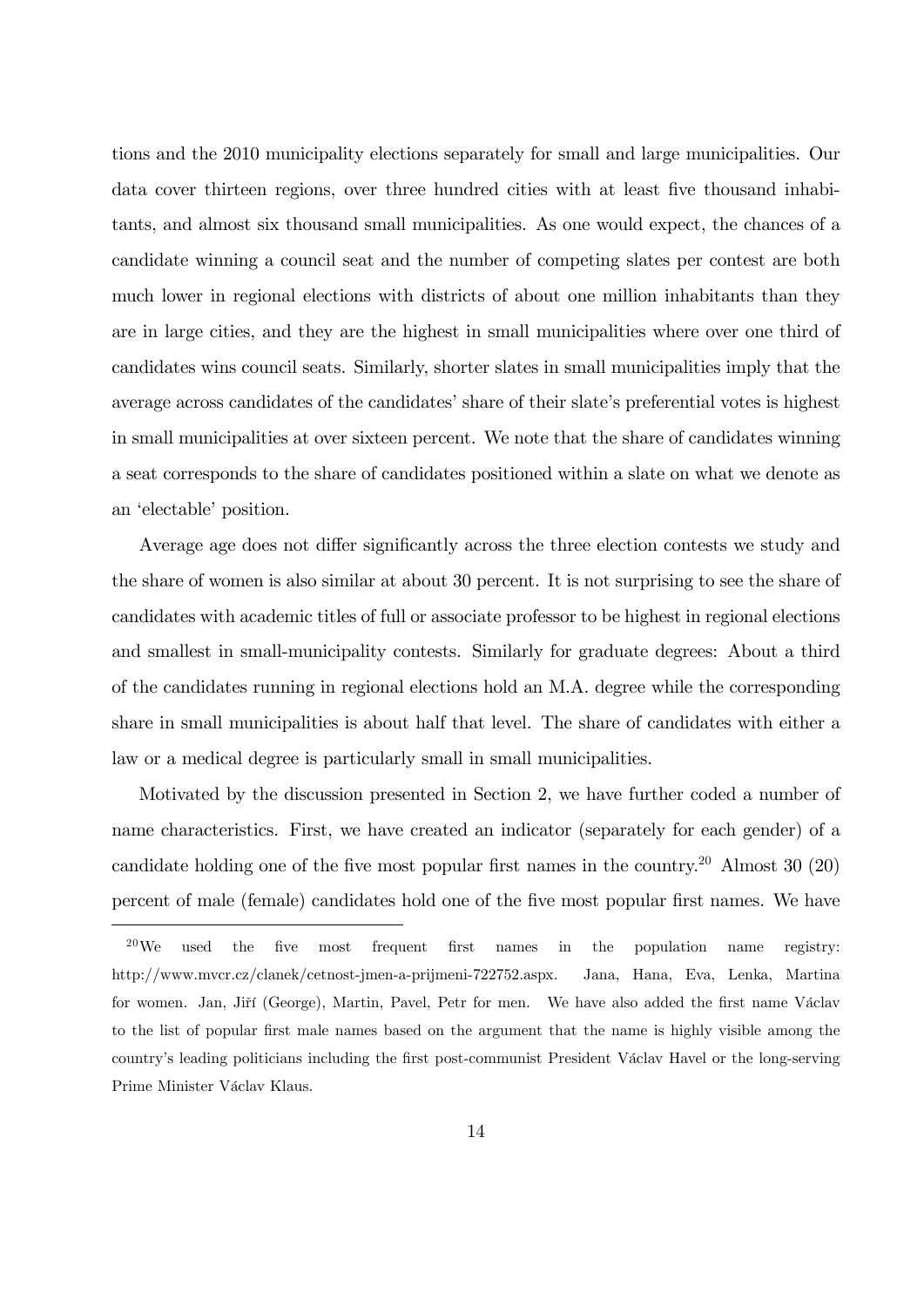also coded indicators for candidates holding a typical Roma first or last name.<sup>21</sup> Less than 1 percent of candidates hold such names. Second, in order to test whether linguistic characteristic of names that have been identified as potentially influential for consumer choices in the brand name literature may affect voter behavior, we have coded two indicators separately for first and last names: one for the presence of vowel repetitions,<sup>22</sup> the other, 'initial plosive'. indicating that the name starts with a plosive.<sup>23</sup> Third, we use several controls for one's position within a slate. In our regression specifications we control not only for whether a given candidate is positioned within the ex-post 'electable' part of the slate, but we also condition on the (reverse) percentile position of candidates on a slate (such that higher values of this indicator correspond to a candidate being sorted high). In addition, we generate indicators to ask about the potential effect of a male candidate being sorted immediately above or immediately below a female candidate and we also assign to each first and last name its percentile position in the alphabetical order, $24$  which enables us to ask whether alphabetical sorting affects candidate order in election setting where parties determine the slate order. i.e., when candidates are not formally ordered based on the alphabet.

Finally, for each slate we also know whether it is registered under one of the national-level parties and we define indicators (fixed effects) corresponding to the identity of all registered

 $21$ We use five first names (Demeter, Fero, Dezo, Imrich, and Istvan), similar to the number of popular first names, and a longer set of last names (Kovac, Horvath, Balaz, Lakatos, Balog, Kolompar, Sarkozi, Gerza, Olah, Demeter, Sivak, Ziga, and Nemeth). The selection is based in large part on Marek (2012).

 $22$ See, e.g., Argo et al. (2010) for work on cognitive effects of sound repetitions.

<sup>&</sup>lt;sup>23</sup>Plosives are 'b', 'c', 'd', 'g', 'k', 'p', 'q', or 't' (Vanden Bergh et al., 1987; Lowrey et al., 2003).

 $24$ The percentile position is determined relative to the distribution of initials in the entire pool of candidates we study. In effect, we measure sorting distances using a metric that takes into account the frequency of various name initials in the candidate population. We have also alternatively coded this variable based on one's position in the population registry. The results reported below were not materially affected as the correlation of the shares of first-name as well as last-name initials on all candidates with the shares of name initials in the population register is 0.99.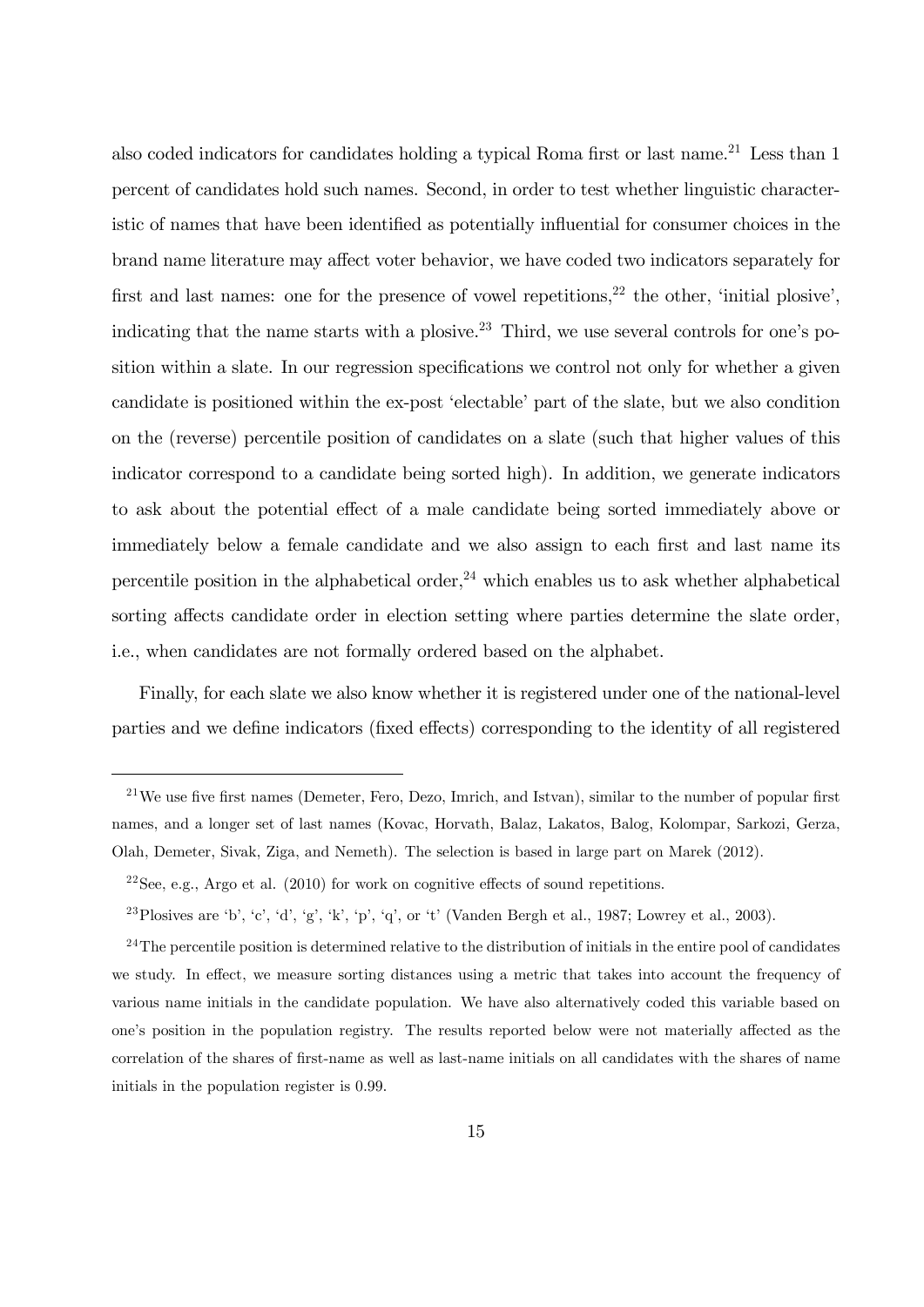parties and slate coalitions.<sup>25</sup>

## 5 Results

#### 5.1 Candidate-Level Analysis

In this section, we study the effects of several types of candidates' characteristics, listed explicitly or implicitly on the ballot paper, for (a) the order of candidates on slates, (b) preferential votes received by candidates, and, ultimately,  $(c)$  getting elected. Specifically, the three outcome variables we attempt to explain using ballot information are (a) a binary indicator of whether a candidate is positioned high-enough on his or her slate to be 'electable'. i.e., within the ex-post number of council seats won by a given slate,  $26$  (b) a candidate's share (i.e., ranging from 0 to 1) on the sum of preferential votes cast for all candidates on his or her slate, and (c) a binary indicator of whether a candidate won a council seat.

We focus on the effects of age, gender, academic titles and graduate degrees, and of linguistic and other properties of names as cues, and we study several position/order effects as well. Since local slate political preferences are unobservable and potentially correlated with candidate average characteristics across slates, we focus on within-slate comparisons, i.e., we condition on slate fixed effects. We thus do not analyze which slates are ultimately more successful, but ask, for instance, whether ballot cues have predictive power for preferential votes cast by voters for a particular candidate, conditional on the overall attractiveness of

<sup>&</sup>lt;sup>25</sup>Among the 60 parties and slate coallitions registered for the 2008 regional elections, there were seven parties that were in the central government coalitions either in 2008 or 2010: the Cristian Democrats (KDU-CSL), the Social Democrats (CSSD), the Civic Democrats (ODS), the Communists (KSCM), the Green party (SZ), the Public Affairs party (VV), and the TOP09 party.

 $26$ See Section 4 for the definition of 'electable' slate positions. We have also estimated alternative specifications with the candidate percentile order within a slate serving as the dependent variable. The results, which are higly similar to those presented here, are available upon request.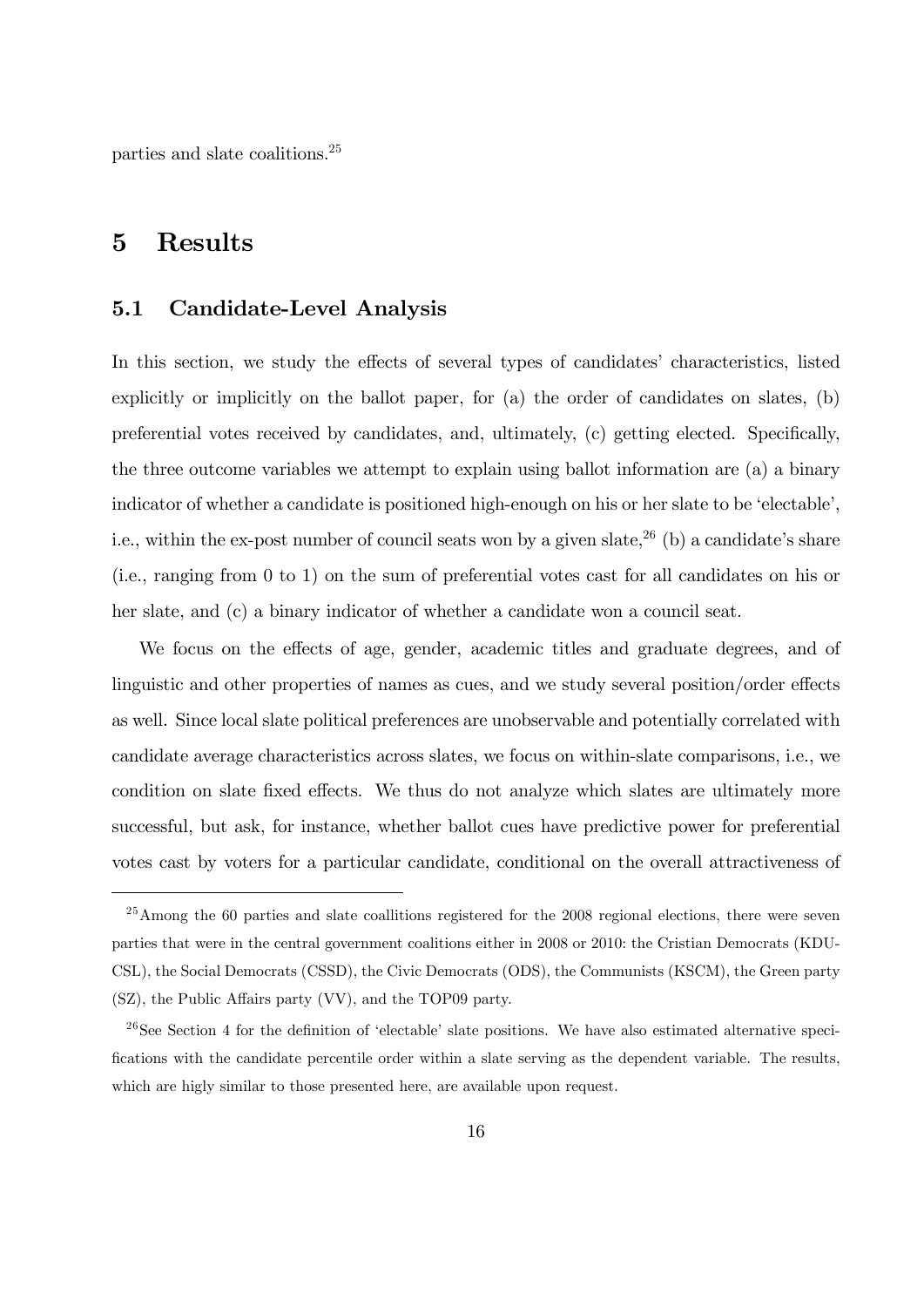that candidate's slate.

In both specifications of type  $(b)$  and  $(c)$ , we condition on candidates' position on slates, i.e., on holding an 'electable' slate position, which is the focus of specifications of type (a). In doing so, we decompose the (within-slate part of the) ultimate election outcome into its two sources: the party-determined slate order and the voter-determined preferential votes. In specifications (a) and (b) we ask how ballot characteristics including name cues affect the choices of parties when ordering candidates on slates and the choices of voters when marking their preferred candidates within slates. Regression specifications  $(c)$  then 'translate' the effects of ballot-listed characteristics on preferential votes studied in specifications of type  $(b)$  into those relating to the ultimate election outcomes—winning seats.

Table 2 presents coefficients from OLS regressions<sup>27</sup> of type (a), (b), and (c) estimated separately for the three election-contest groups presented in Table  $1.^{28}$  More specifically. columns (1) to (3) of Table 2 present parameter estimates from regressions of a binary indicator of holding an 'electable' slate position on candidate characteristics in elections for regional legislatures and for councils of large and small municipalities. The question asked in the three regressions is what determines the probability that a candidate will be positioned high enough to stand a high chance of winning a council seat. As this question only applies to slates that won at least some seats, we estimate the regression on the subset of such slates. However, results are fully robust to including the slates that won no seats.

As attested by the first row of the table, women stand a substantially lower chance of holding 'electable' slate positions relative to men on the same slate with comparable ballotlisted characteristics: the probability is six to nine percentage points lower for women in the

<sup>27</sup>OLS is widely used in this literature (by, e.g., Kelley and McAllister, 1984; Matson and Fine, 2006; or Esteve-Volart and Bagues, 2012). We have compared the probability derivatives from a Logit model to the OLS coefficients and they were fully consistent; these results are available upon request.

<sup>&</sup>lt;sup>28</sup>The number of candidates and slates used in these regressions is occasionally somewhat smaller than that presented in Table 1 due to minor shares of observations with missing values.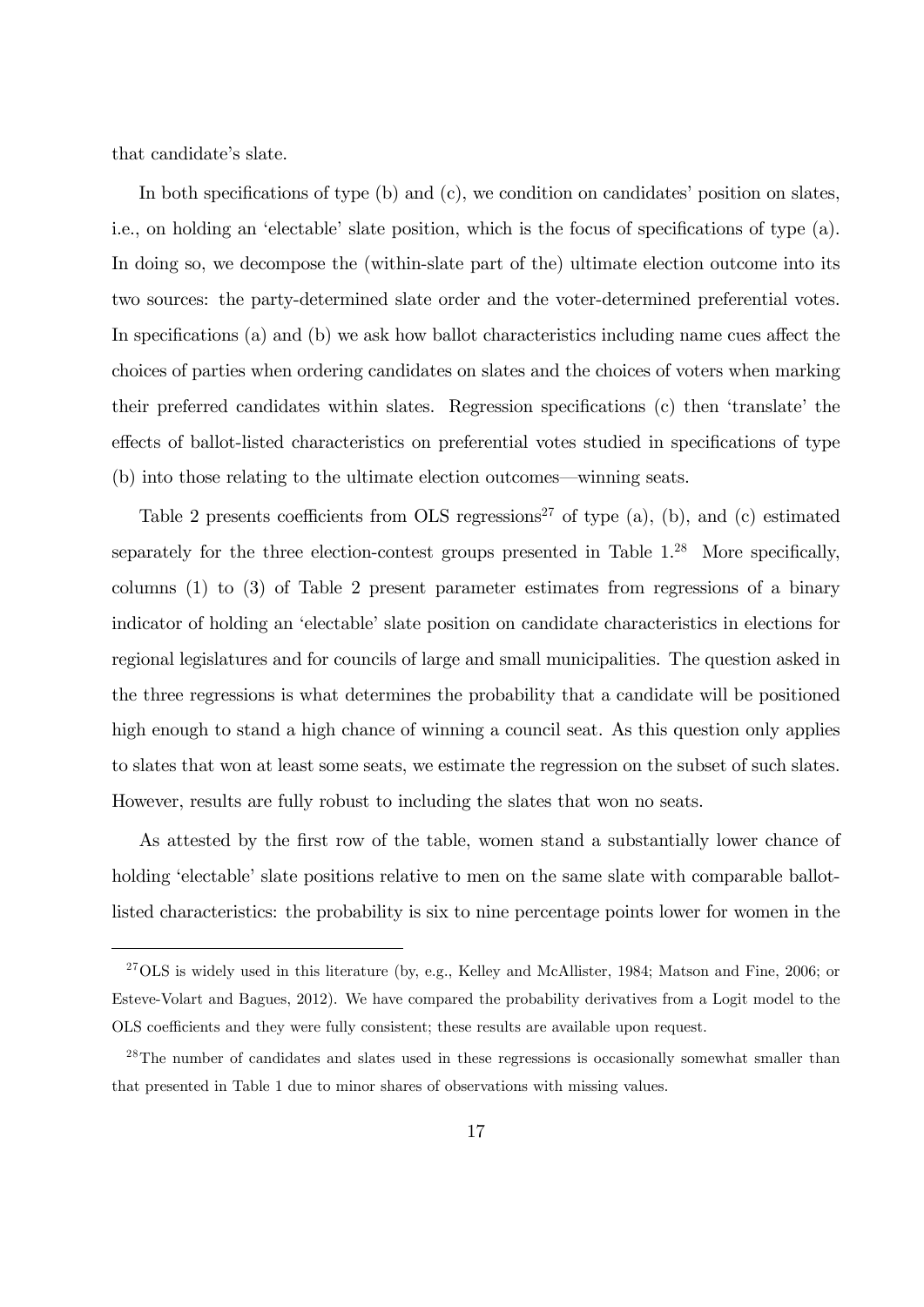|                     |                      |                                  |                          |              | Table 2: OLS Regressions Explaining Slate Position, Preferential Votes, and Winning Seats |                       |                     |                      |              |
|---------------------|----------------------|----------------------------------|--------------------------|--------------|-------------------------------------------------------------------------------------------|-----------------------|---------------------|----------------------|--------------|
|                     | $\widehat{\Xi}$      | $\omega$                         | $\widehat{\mathfrak{B}}$ | $\bigoplus$  | $\widetilde{\mathfrak{G}}$                                                                | $\widehat{\odot}$     | E                   | $\circledS$          | $\odot$      |
|                     | 'Electable'          | 'Electable'                      | 'Electable'              | Pref. Votes  | Pref. Votes                                                                               | Pref. Votes           | Seat                | Seat                 | Seat         |
| Female              | $-0.0886**$          | .593**<br>$-0.0$                 | $-0.0623**$              | $-0.0021*$   | $-0.0018$                                                                                 | $-0.0049*$            | $-0.0006$           | $-0.0107$            | $-0.0080$    |
|                     | $(-4.32)$            | 1.56)<br>$\overline{\mathbb{L}}$ | $(-16.37)$               | $(-3.02)$    | $(-12.65)$                                                                                | $(-16.81)$            | $(-0.31)$           | $(-5.72)$            | $(-2.59)$    |
| Male above female   |                      |                                  |                          | $-0.0002$    | $-0.0004*$                                                                                | $-0.0012**$           | 0.0008              | $0.0070$ *           | 0.0020       |
| on slate            |                      |                                  |                          | $(-0.32)$    | $(-2.77)$                                                                                 | $(-6.00)$             | (0.56)              | $(-4.60)$            | (0.74)       |
| Male below female   |                      |                                  |                          | $-0.0033**$  | $-0.0015**$                                                                               | $-0.0023**$           | $-0.0013$           | $0.0067**$           | 0.0023       |
| on slate            |                      |                                  |                          | $(-9.50)$    | $(-10.76)$                                                                                | $(-13.23)$            | $(-0.86)$           | $(-3.13)$            | (0.98)       |
| Age                 | $0.0285***$          | $0.0197***$                      | $0.0266$ *               | $0.0003**$   | $0.0006**$                                                                                | $0.0025**$            | $-0.0003$           | $0.0038**$           | $0.011**$    |
|                     | (7.83)               | $(36.83)$                        | (30.79)                  | (2.95)       | $(44.17)$                                                                                 | (66.08)               | $(-1.70)$           | (7.99)               | (34.28)      |
| $\rm{Age}^2/100$    | $-0.0286***$         | $-0.0203**$                      | $-0.0256**$              | $-0.0005***$ | $-0.0005***$                                                                              | $-0.0026**$           | 0.0003              | $-0.0033**$          | $-0.0107$ ** |
|                     | $(-7.39)$            | $(-37.04)$                       | $(-28.39)$               | $(-3.80)$    | $(-37.16)$                                                                                | $(-62.80)$            | (1.80)              | $(-5.83)$            | $(-32.09)$   |
| Full Professor      | 0.2305               | $0.0618\,$                       | 0.0803                   | $0.0201**$   | $0.0056**$                                                                                | $0.0261*$             | $-0.0011$           | 0.1270               | 0.0037       |
|                     | (1.48)               | $(1.37)$                         | (0.79)                   | (4.13)       | $(3.09)$                                                                                  | $(2.61)$              | $(-0.38)$           | $(2.04)$             | (0.07)       |
| Associate Professor | $0.2907***$          | $0.3438***$                      | $0.1835***$              | $0.0209**$   | $0.0045***$                                                                               | $0.0207***$           | 0.0010              | $0.1173**$           | $0.1638***$  |
|                     | (2.93)               | (6.46)                           | (3.60)                   | (3.56)       | (3.42)                                                                                    | (4.73)                | (0.46)              | (5.38)               | $(4.67)$     |
| PhD                 | $0.0914*$            | $0.2033***$                      | $0.2064***$              | $0.0061***$  | $0.0058***$                                                                               | $0.0134***$           | $-0.0057$           | $0.0560**$           | $0.1160**$   |
|                     | (2.30)               | (15.65)                          | (12.10)                  | $(3.01)$     | (12.74)                                                                                   | $(11.27)$             | $(76.0-)$           | $\left( 8.16\right)$ | $(7.61)$     |
| MN                  | $0.1138***$          | $0.1527***$                      | $0.1988**$               | $0.0058***$  | $0.0042**$                                                                                | $0.0121**$            | 0.0021              | $0.0409**$           | $0.0878**$   |
|                     | $\left( 6.41\right)$ | (30.07)                          | (56.78)                  | (10.23)      | (27.52)                                                                                   | (42.17)               | $(1.40)$            | (20.59)              | (35.67)      |
| BA                  | $0.1391***$          | $0.1134***$                      | $0.1608**$               | $0.0023*$    | $0.0022**$                                                                                | $0.0080**$            | $-0.0042$           | $0.0159***$          | $0.0389**$   |
|                     | (3.87)               | (35)<br>$\odot$                  | $\left( 29.01\right)$    | $(2.15)$     | (10.29)                                                                                   | $\left( 11.91\right)$ | $(-0.96)$           | $(3.51)$             | (4.94)       |
| Law degree          | $0.1373*$            | $0.0757***$                      | $0.0999**$               | 0.0066       | 0.0007                                                                                    | 0.0030                | $0.0017$            | 0.0171               | $0.0747**$   |
|                     | (2.41)               | $\left( 3.63\right)$             | (3.43)                   | $(1.82)$     | (1.34)                                                                                    | $\left( 1.93\right)$  | $(0.80)$            | $(1.44)$             | (3.79)       |
| Med. degree         | $-0.0309$            | $-0.0257**$                      | $-0.1040*$               | $0.0118**$   | $0.0078***$                                                                               | $0.0108**$            | 0.0026              | $0.1482**$           | $0.1535***$  |
|                     | $(-0.93)$            | $(-3.09)$                        | $(54.6 - )$              | (7.51)       | (16.05)                                                                                   | (9.21)                | (0.69)              | (21.61)              | (8.79)       |
| Popular male        | 0.0170               | $-0.0031$                        | 0.0022                   | 0.0006       | 0.0001                                                                                    | 0.0006                | 0.0006              | 0.0001               | $0.0075**$   |
| name                | (0.80)               | $(-0.79)$                        | (0.54)                   | (0.84)       | (1.38)                                                                                    | $\left( 1.63\right)$  | $\left(0.32\right)$ | $\left(0.03\right)$  | $(3.30)$     |
| Popular female      | 0.0424               | $-0.0013$                        | 0.0065                   | 0.0006       | 0.0004                                                                                    | 0.0007                | $-0.0000$           | $-0.0042$            | 0.0065       |
| name                | (1.42)               | $(-0.22)$                        | (1.48)                   | (0.67)       | (1.64)                                                                                    | (1.66)                | $(-0.02)$           | $(-1.12)$            | $(2.00)$     |

18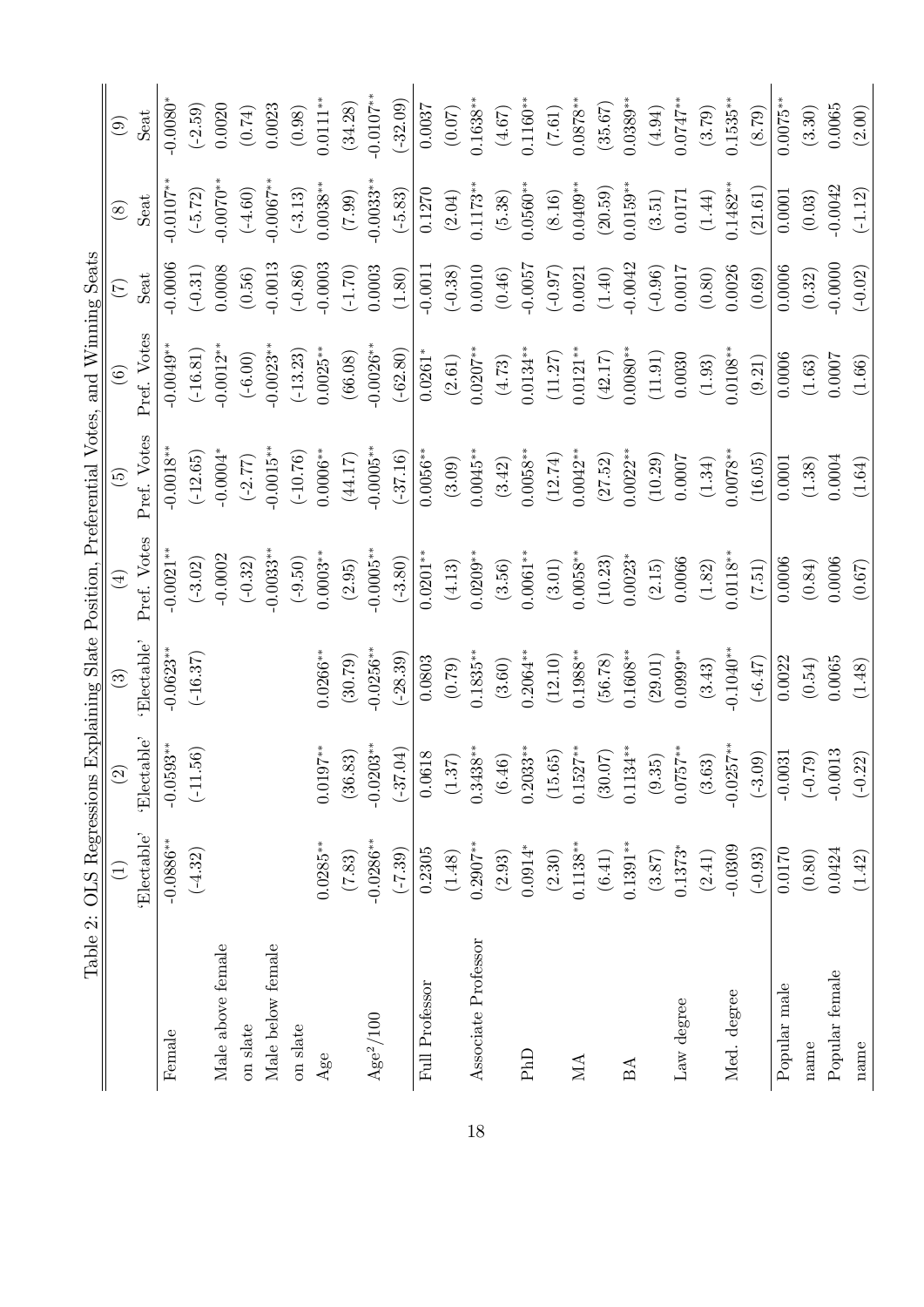| Table 2 continued      | $\overline{1}$ | $\widehat{\Omega}$                                   | $\odot$                | $\bigoplus$          | $\widetilde{5}$                                                      | (6)                                                       | $\widetilde{C}$                                 | $\circledS$           | $\left( \begin{matrix} 0 \\ 0 \end{matrix} \right)$ |
|------------------------|----------------|------------------------------------------------------|------------------------|----------------------|----------------------------------------------------------------------|-----------------------------------------------------------|-------------------------------------------------|-----------------------|-----------------------------------------------------|
| Roma name              | $-0.1590**$    | $-0.0453$                                            | $-0.1466$              | $0.0083**$           | $-0.011$                                                             | $-0.0130$                                                 | $-0.0036$                                       | $-0.0242$             | $-0.0014$                                           |
|                        | $(-3.42)$      | $\cdot$ 37)<br>$\supseteq$                           | (1.25)                 | $(-4.02)$            | $(-1.69)$                                                            | $(-1.25)$                                                 | $(-1.69)$                                       | $(77.0-)$             | $(-0.03)$                                           |
| Roma surname           | $-0.1034**$    | $-0.1055***$                                         | $-0.0932$ <sup>*</sup> | $-0.0027$            | $-0.0006$                                                            | $-0.0076**$                                               | $-0.0001$                                       | $-0.0030$             | $-0.0091$                                           |
|                        | $(-2.98)$      | $\overline{82}$<br>$\widetilde{C}$                   | $(-2.21)$              | $(+7.0)$             | $(-0.40)$                                                            | $(-3.21)$                                                 | $(-0.02)$                                       | $(-0.23)$             | $(-0.51)$                                           |
| Vowel repetition       | 0.0187         | $-0.0002$                                            | $-0.0023$              | 0.0003               | $-0.0001$                                                            | $-0.0003$                                                 | 0.0008                                          | $-0.0028$             | $-0.0014$                                           |
| in name                | (1.08)         | $(20.0-)$                                            |                        | $(0.40)$             | $(-0.93)$                                                            | $(-1.73)$                                                 | $\begin{array}{c} (0.54) \\ 0.0021 \end{array}$ | $(-1.37)$<br>0.0006   | $(-0.86)$                                           |
| Vowel repetition       | 0.0213         |                                                      | $(-0.72)$<br>0.0023    | $-0.0001$            | $-0.0000$                                                            | $-0.0003$                                                 |                                                 |                       | $-0.0028$                                           |
| in surname             | $(1.71)$       | $\cdot 36$<br>$\begin{array}{c} \square \end{array}$ | $\left( 1.31\right)$   | $(-0.35)$            | $(-0.15)$                                                            | $(-1.50)$                                                 | $(2.06)$                                        | $\left( 0.33\right)$  | $(-1.74)$                                           |
| Initial plosive        | 0.0287         | 0.0074                                               | $-0.0003$              | $-0.0003$            | $-0.0000$                                                            | $-0.0001$                                                 | $-0.0005$                                       | $-0.0040$             | $-0.0025$                                           |
| in name                | (1.77)         | $(1.76)$<br>0.0019                                   | $(-0.08)$              | $(-0.60)$<br>0.0001  |                                                                      |                                                           | $(-0.34)$<br>0.0009                             | $(-1.74)$             | $(-1.27)$                                           |
| Initial plosive        | $-0.0101$      |                                                      | $-0.0027$              |                      |                                                                      |                                                           |                                                 | -0.0007               | $0.0043*$                                           |
| in surname             | $(-0.70)$      | 52)<br>$\circ$                                       | $(-1.02)$              | $(0.28)$<br>-0.0018  | $\begin{array}{c} (-0.02) \\ 0.0001 \\ (1.14) \\ 0.0004 \end{array}$ | $\begin{pmatrix} -0.19 \\ 0.0001 \\ 0.0001 \end{pmatrix}$ | $(0.68)$<br>0.0035                              | $(-0.50)$             | $(2.20)$<br>0.0001                                  |
| Alphabet position      | 0.0494         | 058<br>0.0                                           | $-0.0052$              |                      |                                                                      | $-0.0000$                                                 |                                                 | $-0.0010$             |                                                     |
| of name                | (1.75)         | $.88\,$<br>$\dot{\circ}$                             | $(-0.85)$<br>0.0159**  | $(-1.56)$<br>-0.0002 | $(1.45)$<br>0.0003                                                   | $(-0.05)$                                                 | $(0.92)$<br>0.0010                              | $(-0.32)$             | $\left(0.02\right)$                                 |
| Alphabet position      | $-0.0325$      | $-0.0026$                                            |                        |                      |                                                                      | $0.0009*$                                                 |                                                 | 0.0012                | 0.0071                                              |
| of surname             | $(-1.14)$      | (28)<br>$\overline{C}$                               | $(-3.92)$              | $(-0.13)$            | (1.36)                                                               | (2.18)                                                    | (0.33)                                          | (0.35)                | (2.06)                                              |
| Slate order            |                |                                                      |                        | $0.0405**$           | $0.0249**$                                                           | $0.0525**$                                                | $0.0057*$                                       | $0.1165**$            | $0.2110**$                                          |
| (percentile, reversed) |                |                                                      |                        | (39.99)              | (82.77)                                                              | (105.49)                                                  | $(2.53)$                                        | $\left( 29.95\right)$ | (53.55)                                             |
| 'Electable' position   |                |                                                      |                        | $0.0115**$           | $0.0037***$                                                          | $0.0121**$                                                | $0.9783**$                                      | $0.5978***$           | $0.4970**$                                          |
| on slate               |                |                                                      |                        | (6.96)               | $\left( 12.32\right)$                                                | (37.23)                                                   | (205.34)                                        | (116.96)              | (175.80)                                            |
| Adj. R-sq              | $0.105\,$      | 0.095                                                | 0.260                  | $0.647\,$            | 0.888                                                                | 0.978                                                     | 0.970                                           | $0.520\,$             | 0.551                                               |
|                        | 3,155          | 48,156                                               | $136,\!744$            | 8,236                | 62,411                                                               | 147,110                                                   | 7,042                                           | 62,411                | 147,113                                             |
| N of slates            | 56             | 2,079                                                | 19,319                 | $190\,$              | 2,761                                                                | 24,393                                                    | $151$                                           | $2,761$               | 24,396                                              |
| Elections              | Regional       | Municipa                                             | Municipal              | Regiona              | Municipa                                                             | Municipa                                                  | Regiona                                         | Municipa              | M <sub>unicipal</sub>                               |
| $M$ unicipality        |                | Large                                                | Small                  |                      | Large                                                                | S <sub>mal</sub>                                          |                                                 | Large                 | Small                                               |
|                        |                |                                                      |                        |                      |                                                                      |                                                           |                                                 |                       |                                                     |

Notes: The outcome variable in columns  $(1)$  to  $(3)$ , where only slates winning at least one seat are used, is a binary indicator of a Notes: The outcome variable in columns (1) to (3), where only slates winning at least one seat are used, is a binary indicator of a candidate being positioned high-enough on the slate to be within the ex-post number of council seats won by the slate. In columns (4) to (6) the outcome variable is the candidate's share on all slate's preferential votes. In columng  $(7)$  to (9) the oucome variable is a (4) to (6) the outcome variable is the candidate's share on all slate's preferential votes. In columng (7) to (9) the oucome variable is a binary indicator of a candidate winning council seat. Data from 2008 regional and 2010 municipal Czech elections. Large municipalities have over five thousand inhabitants. All regressions condition on slate fixed effects. t statistics based on robus standard errors are candidate being positioned high-enough on the slate to be within the ex-post number of council seats won by the slate. In columns binary indicator of a candidate winning council seat. Data from 2008 regional and 2010 municipal Czech elections. Large municipalities have over five thousand inhabitants. All regressions condition on slate fixed effects. t statistics based on robus standard errors are presented in parentheses. \* denotes statistical significance at the  $5\%$  level; \*\* at the  $1\%$  level presented in parentheses. \* denotes statistical significance at the 5% level; \*\* at the  $1\%$  level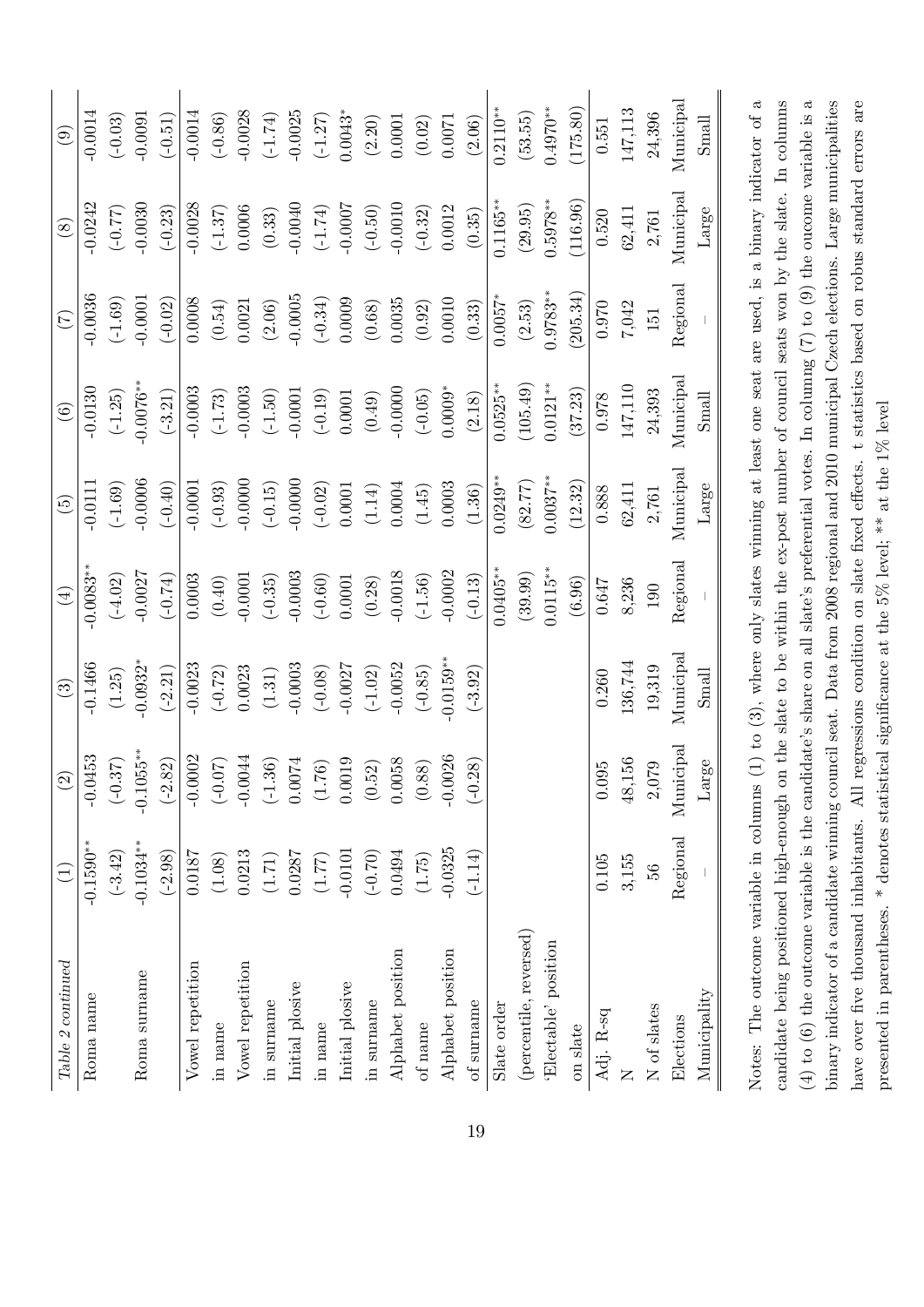three-election setting we study. We also uncover positive, but diminishing 'returns' to age in terms of the chances of holding an 'electable' position on a slate with candidates in their fifties most likely to be 'electably' positioned. Next, it is clear that having an academic title or a graduate degree adds to one's chances of being sorted high on slates. The estimated effects are broadly comparable across the three election contests we distinguish and imply that being an Associate Professor is "worth" more in terms of helping one to be sorted high on a slate than having a graduate degree, which in turn helps one at least as much as having an undergraduate degree. Interestingly, lawyers secure higher positions than other graduate-degree holders while medical doctors do not.

Having a popular first name has a positive, quantitatively important, but statistically insignificant effect in regional elections, $29$  and appears not to affect slate order in municipality elections. In contrast, having a typical Roma first or last name has large negative effects across the board. Turning attention to linguistic properties of names, there are again quantitatively important, but statistically marginal positive effects of vowel repetition in the last name and of initial plosives in the first name in regional elections, consistent with the brand-name research cited above, but no discernible effect in municipality elections where candidate salience is likely higher.

There is only one statistically significant effect of the alphabetical position of one's name: $30$ in small municipalities, having a last name starting with  $Z'$  as opposed to  $A'$  lowers one's chances of holding an 'electable' position on a slate by about 1.5 percentage points (relative to the 35% average share of such candidates). This estimate is consistent with the notion that initial drafts of slates use alphabetically sorted lists and that 'hand-made' order changes

 $29A$  positive effect of having a popular name is consistent with two underlying mechanisms: parties may expect voters to generally prefer such names, or, given the high share of voters having such names, to vote for candidates who have the same name as the voter (as in Cutler, 2010, or Knewtson and, 2010).

 $30$ The explanatory variable is coded as one's percentile position in an alphabetically sorted list of all candidates in our data.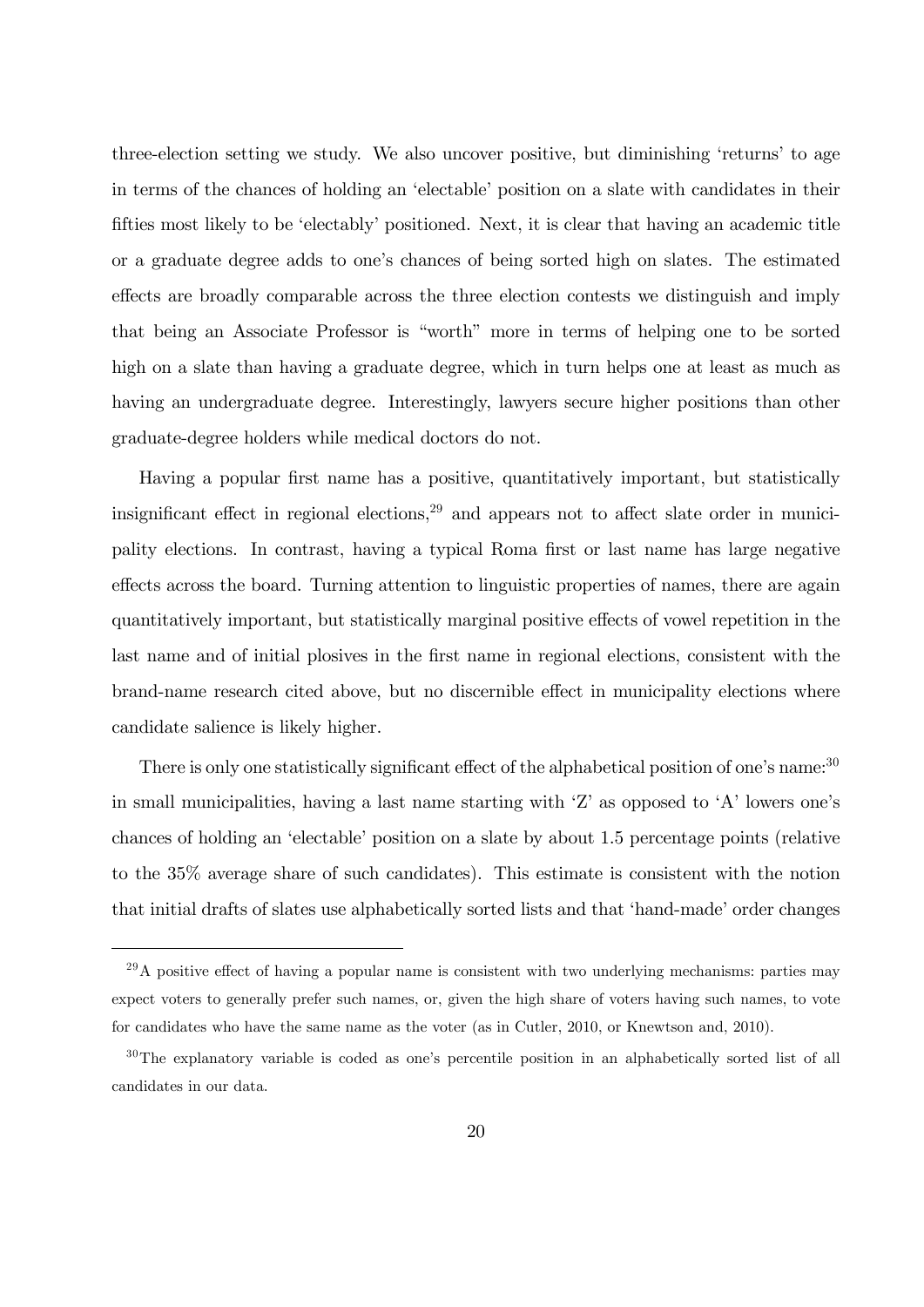in small municipalities are not sufficient to fully eliminate the initial sorting. Consistent with the presence of this suggested mechanism, one would expect no effects of first name initial alphabetical position. With the one exception of the coefficient corresponding to regional elections, which is only marginally significant, our expectations were confirmed in that the other eight estimated coefficients in Table 2 were precisely estimated zeros.

We also note that the explanatory power (adjusted R-squared) of ballot-listed characteristics for candidates' order on a slate is over twice as high in small municipalities where a higher share of candidates holds 'electable' slate positions and where candidate salience is likely to be higher. This could be explained by the lower availability of candidates with academic titles and graduate degrees in small municipalities leading to a higher 'election value' of such characteristics.

Next, columns (4) to (6) present the core of our analysis of voter behavior in lowinformation settings. Voters do not award preferential votes to women as generously as to male candidates comparable in terms of slate position and ballot-listed characteristics, but the difference is small at less than a half of a percentage point. A male sorted close to a female, particularly below a female, is less likely to receive preferential votes (conditional on his overall position on the slate captured by the 'electable' dummy and by the percentile slate order, which are both included in the regression). These effects, while interesting, are quantitatively very small.

Voters prefer higher academic titles and graduate degrees. Compared to candidates with other graduate degrees, medical doctors, but not lawyers, receive a higher share of the preferential vote awarded to all candidates on a given slate. Slate order set by parties is thus in contrast to voter preferences in terms of both the male-female and the doctor-lawyer comparison. Name properties including popularity or linguistic features have no effect on voter choices.<sup>31</sup> The exception is that typical Roma names again have a negative impact, which is

 $31$ The one statistically significant coefficinet (for last name alphabetical order in column  $(6)$ ) is a precisely estimated zero.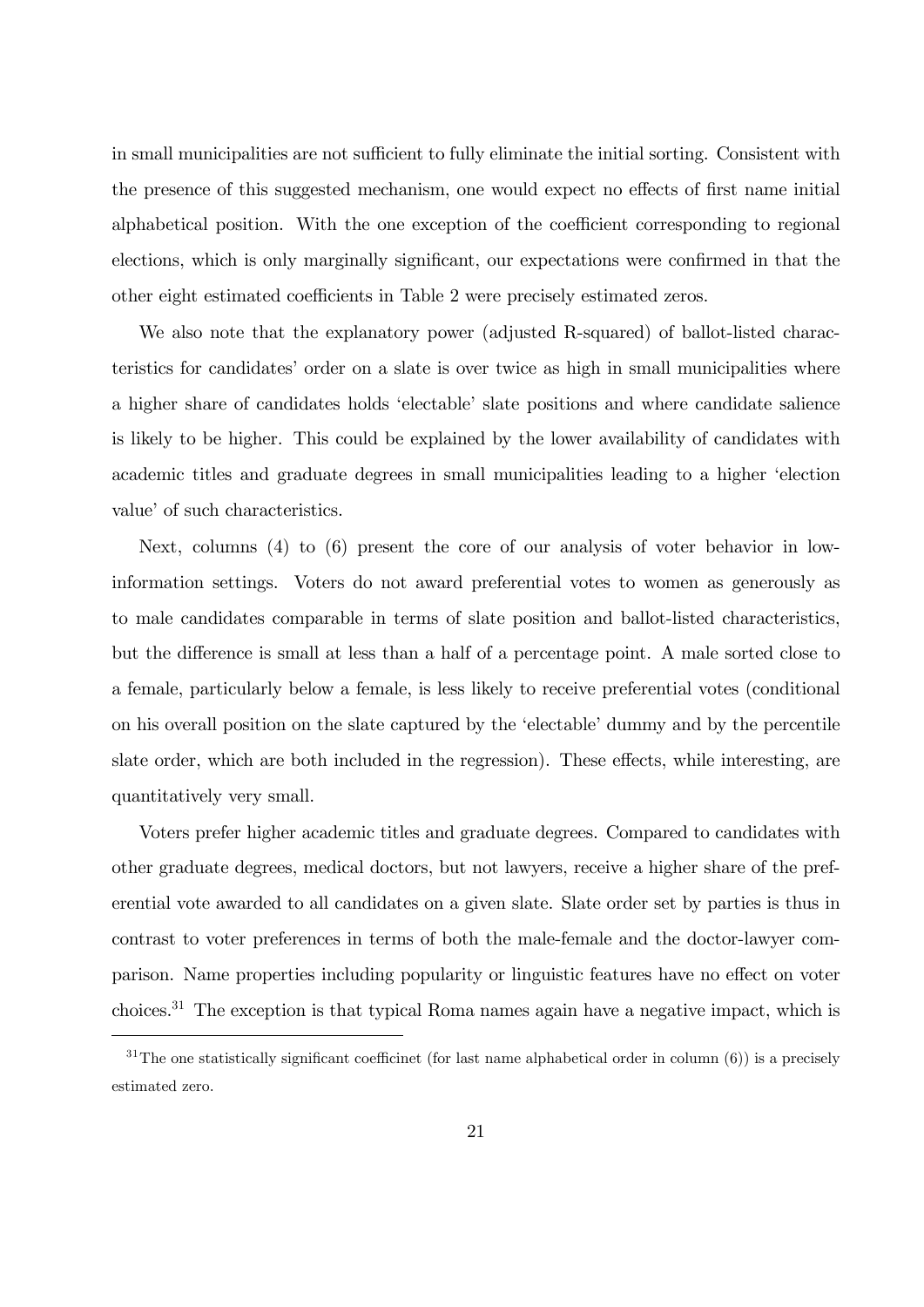similar in size to the positive treatment that medical doctors receive.

Slate position, captured by the 'electable' dummy and by a continuous measure of one's position in the slate list, has a major effect on the award of preferential votes in all three settings. Moving from the bottom to the top of the slate increases one's share of the slate's total of preferential votes received by as much as six percentage points—a large effect.

How do our estimates line up across the three election settings in view of the suggested differences in voter interest in and familiarity with the candidates? The importance of demographic, education, and ethnic correlates of candidate qualifications and political views (i.e., the importance of ballot information of type (ii)) appears to be similar in regional and small-municipality elections, despite the general agreement in the Czech political science literature that candidate salience is substantially higher in small municipalities. However, the explanatory power of all ballot-listed information for the award (within slates) of preferential votes is highest in smaller election districts as the R-squared is close to 100% in municipal elections. Once local unobservable preferences for entire slates are filtered out of the data, slate order together with ballot-listed characteristics predict almost all of voter behavior in smaller election districts, even though candidate salience is likely to be high there.

This Önding may correspond to voters relying on ballot information more heavily in smaller election districts because they actually do not differentiate between candidates based on personal knowledge or it could be the result of candidate true qualifications (unobservable to us) being more closely correlated with their observable ballot information in smaller districts. Unfortunately, given that ballot cues of type (iii) (i.e., name properties) are not predictive of voter behavior in all three settings, we do not provide much evidence on our hypothesis that heuristics and cues are more important in regional elections due to lower salience.<sup>32</sup> We believe, however, that such comparisons, i.e., of the import of type (iii) in-

<sup>&</sup>lt;sup>32</sup>Our only evidence of higher importance of name cues in regional elections comes from the marginally significant effects of initial plosives and vowel repetition on slate order and thus operates through party decisions, not voter decisions. In absence of an effect of these name properties on preferential votes, it is hard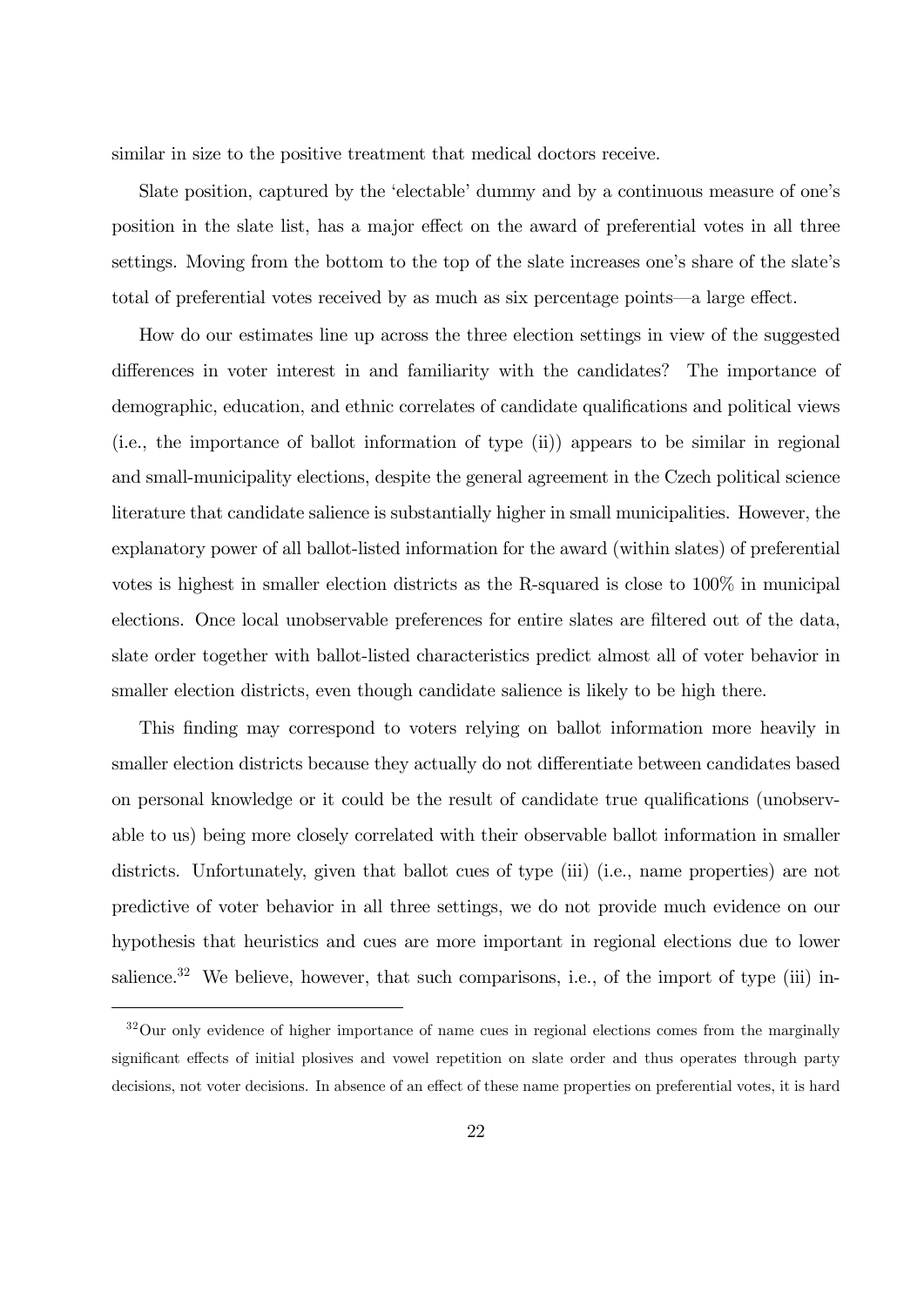formation across elections, can in future be used to complement qualitative work on salience across election settings.

Finally, in columns (7) to (9) of Table 2 we measure the importance (magnitude) of the estimated differences in preferential vote driven by ballot-listed candidate characteristics in columns  $(4)$  to  $(6)$  for candidates' chances of actually winning a council seat. We do so by regressing a binary indicator of winning a seat on the same set of explanatory variables that were used in columns  $(4)$  to  $(6)$ , i.e., including variables capturing one's position on a slate. We must quickly note that the election rules discussed in Section 3 imply that preferential votes have a negligible impact on regional election outcomes as less than 2% of regional legislature seats were won by candidates outside of the 'electable' slate positions. Hence, the only relevant coefficient in column  $(7)$  is the 'electable' dummy, which is close to 1 in value and which is chieáy responsible for the near-full R-squared of this regression. The only informative coefficients are thus found in columns  $(8)$  and  $(9)$ .

Accounting for the disadvantaged slate position of women, they are about one percentage point less likely to win seats than male candidates comparable in terms of ballot information. Even being sorted close to a female candidate hurts the chances of male candidates in municipal elections in cities. Academic titles and graduate degrees have stronger positive effects in small municipalities than in large ones, with the exception of the equally-sized effect of holding a medical degree. Popular first names help male candidates win seats in small municipalities. Finally, linguistic properties of names have only negligible effects. Perhaps the properties we coded based on the English-language brand-name literature, even if we attempted to focus on general ones, are not applicable to the Slavic Czech setting.

to argue that parties reflect these name properties in expectation of being rewarded for doing so by voters.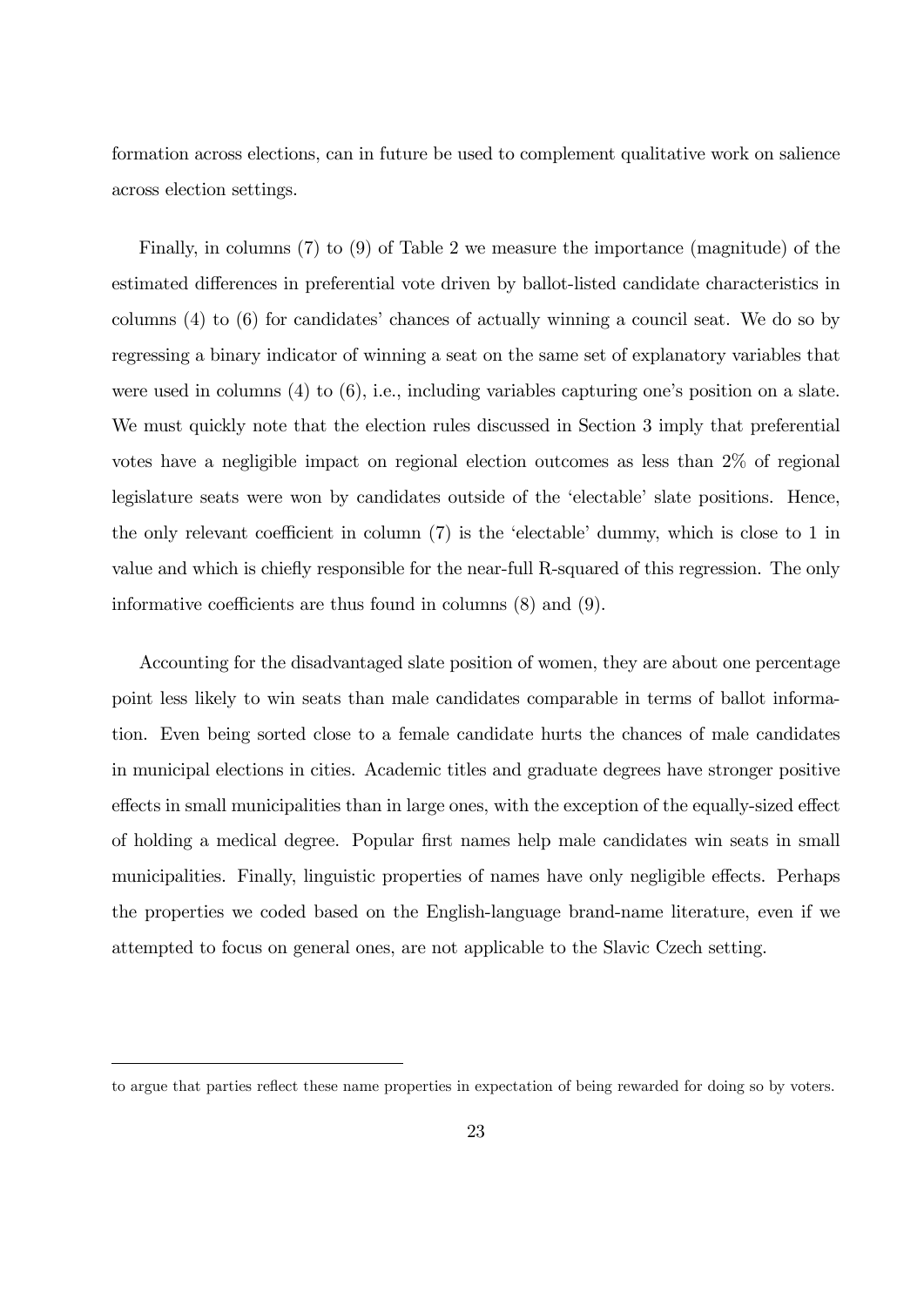#### 5.2 Slate-Level Analysis

In Section 2, we discussed existing work that measures the election advantage to a candidate of being randomly sorted Örst on a ballot in single-seat elections. In multi-seat elections where candidates are organized by party slates, there could be a similar advantage to an entire slate being randomly sorted first on the ballot. In Czech regional and municipal elections, the ballot paper is often physically large and contains several slates and hundreds of individual candidates.<sup>33</sup> It could be that the attention of voters to individual candidates or entire slates fades with the increasing amount of candidate information they are expected to process. We therefore use the random slate order to (be the first to) quantify the potential position advantage of the random slate order on ballots.

Slate order was randomized in both the regional and the municipal elections we study. The randomization was conducted locally in each municipal election district, but nationally for all parties (slate coalitions) participating in regional elections. In municipal elections, we thus ask about the effect of being listed as the first slate and also about the effect of being among the Örst three slates on a ballot. Unfortunately, we cannot identify the effect of being sorted first in regional elections as the Communist party, which was randomly assigned the first position at the national level, nominated slates in all regions. It is therefore impossible to disentangle the part of the Communists' election outcome that reflects the political preferences of the electorate from the part that may correspond to the fact that they were always listed first on regional ballots and may therefore have received more attention. Both effects are combined in the estimate of the Communist fixed effects, which is included together with all other party fixed effects. We can, however, ask about the effect of a slate being sorted second or third on a ballot in regional elections since not all of the sixty parties

 $33$  For an example of a municipal ballot with nine slates and almost 250 candidates from the city of Náchod of twenty thousand inhabitants, see

http://upload.wikimedia.org/wikipedia/commons/3/37/Voting\_ballot\_Czech\_communal\_election\_2010\_- \_district\_N%C3%A1chod.pdf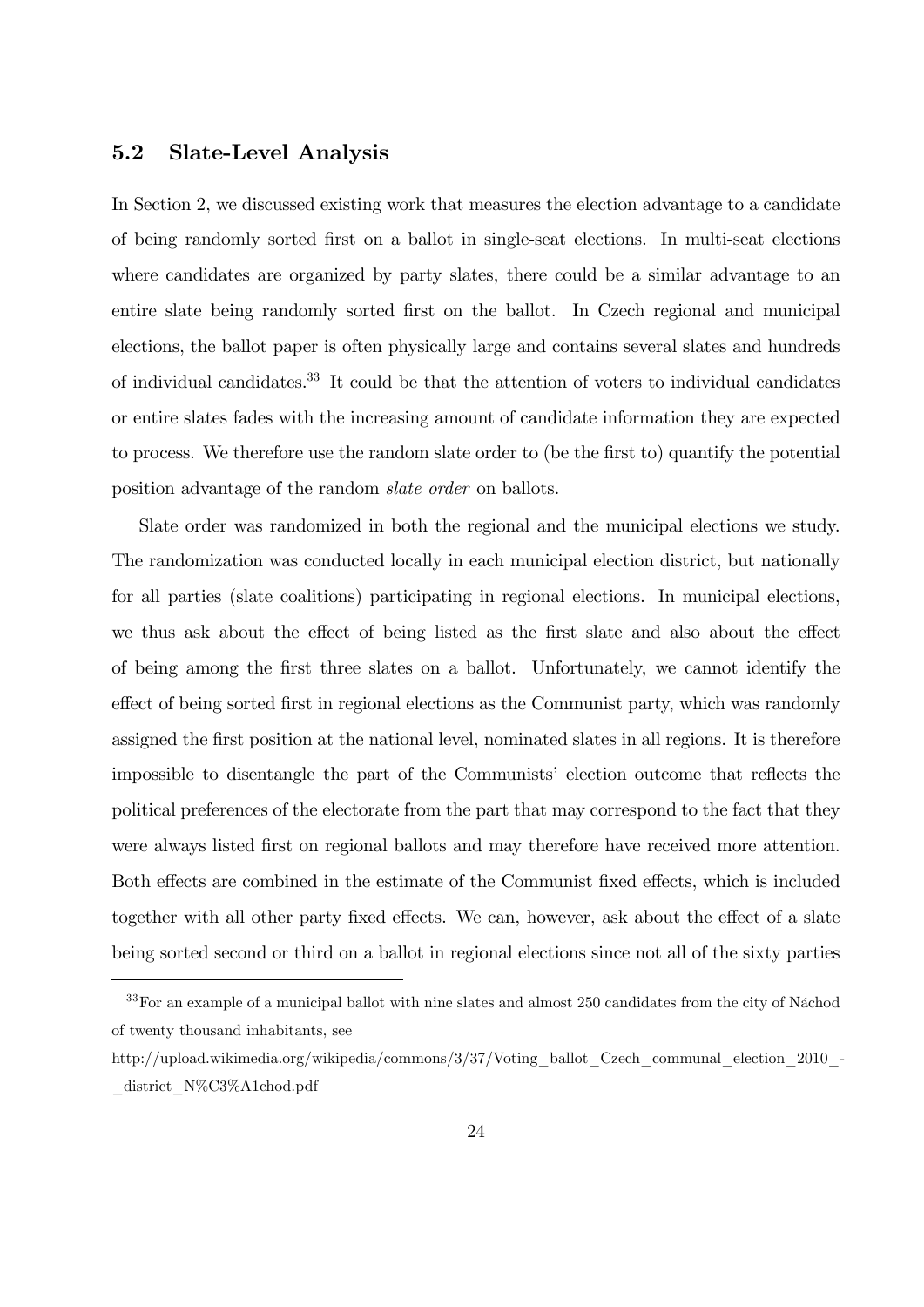and slate coalitions that entered the national-level random draw of slate order numbers nominated slates in all regions. In particular, within the first twenty numbers drawn, there were only three national-level parties and seventeen mostly region-specific political entities, which did not nominate slates in most regions.<sup>34</sup>

|                       | $\left( 1\right)$ | $\left( 2\right)$ | $\left( 3\right)$ | $\left( 4\right)$ | $\left( 5\right)$ | (6)        |
|-----------------------|-------------------|-------------------|-------------------|-------------------|-------------------|------------|
| First                 |                   | $0.043*$          | 0.001             |                   | $0.018**$         | 0.004      |
|                       |                   | (0.024)           | (0.004)           |                   | (0.008)           | (0.003)    |
| Second or Third       | $0.021*$          | 0.014             | 0.004             | $0.022*$          | 0.005             | 0.004      |
|                       | (0.012)           | (0.011)           | (0.003)           | (0.012)           | (0.006)           | (0.002)    |
| N (of slates)         | 192               | 351               | 3,729             | 192               | 1,180             | 7,312      |
| Min. N per district   | 13                | 13                | 13                | 13                | 10                | 10         |
| Party Fixed Effects   | <b>YES</b>        | <b>YES</b>        | <b>YES</b>        | <b>YES</b>        | YES               | <b>YES</b> |
| Slate characteristics |                   |                   |                   | <b>YES</b>        |                   |            |
| Adj. R-sq             | 0.94              | 0.55              | 0.01              | 0.95              | 0.49              | 0.06       |
| Elections             | Regional          | Municipal         | Municipal         | Regional          | Municipal         | Municipal  |
| Municipality          |                   | Large             | Small             |                   | Large             | Small      |

Table 3: OLS Regressions Explaining Slate Electoral Success (Winning Seats)

Notes: The outcome variable is the share of the council seats won by a slate. The explanatory variables consist of indicators for a slate being sorted first on ballot paper and for being sorted second or third. Slate characteristics are average candidate characteristics (from Table 2). Specifications listed in columns  $(5)$  and  $(6)$  additionally control for the number of slates competing in a district. t statistics based on robus standard errors are presented in parentheses. \* denotes statistical significance at the  $10\%$  level; \*\* at the  $5\%$  level.

Another issue with the comparability of estimates across the two elections we study concerns the typical number of competing slates in electoral competitions, which is an important factor for the question of whether slates sorted high on the ballot paper enjoy some attention advantage. The minimum number of competing slates in regional elections was thirteen, but most municipal election districts had less than ten competing slates. Since being randomly

<sup>34</sup>The national-level parties that drew low slate order numbers were Communists with number 1, Cristian Democrats with number 12, and Greens with number 18. While the Communists are thus always first, the Cristian Democrats and the Greens are among the first three slates 80% and 30% of the time, respectively.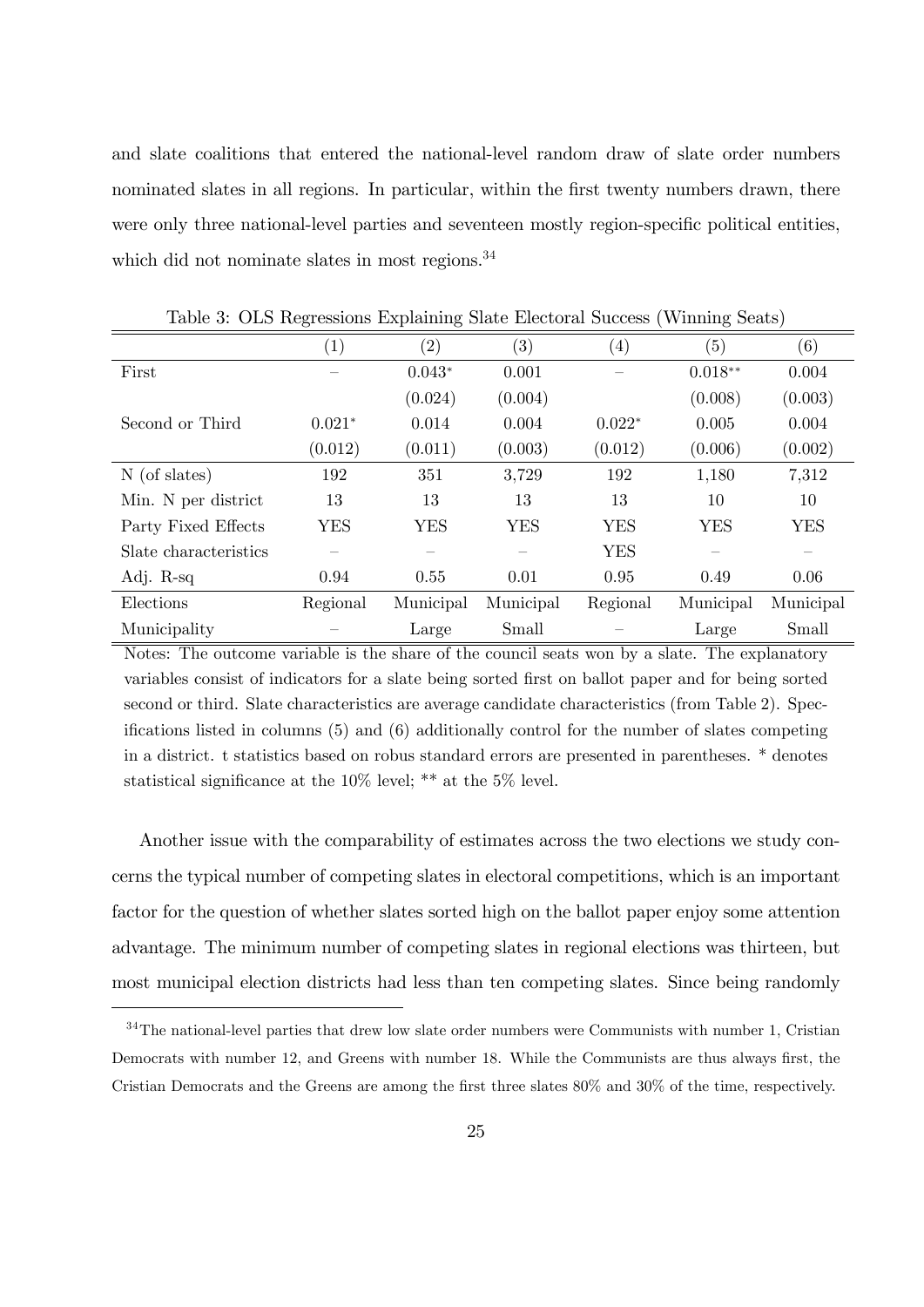sorted within the first three slates cannot have a significant attention advantage when the total number of slates is small, we perform the analysis only for those municipal-election contests with at least thirteen competing slates; this way we also maximize the comparability of the estimated parameters across the two elections.<sup>35</sup>

Table 3 lists regression parameters based on running the share of the council seats won by a slate on indicators for that slate being sorted Örst or for being sorted second or third. The outcome variable has a mean (standard deviation) of 0.24 (0.26) in small municipal election districts, 0.12 (0.11) in large municipal election districts, and 0.07 (0.13) in regional election districts. In column (1), we regress shares on regional legislatures won by each of the 192 slates participating in regional elections on a full set of sixty fixed effects (for all of the nationally registered parties and slate coalitions) and on an indicator of a slate being randomly listed second or third. The coefficient estimate implies that being sorted high on a ballot paper increases the share of seats won by a slate by about 0.15 of standard deviation a major effect. The effect of being listed first on a ballot in large-municipality contests in column  $(2)$  is twice as large. However, we find no significant effects of random slate order in small municipalities, consistent with higher salience levels there.

In columns (4) to (6), we perform two types of robustness checks. First, we ask whether estimates are sensitive to controlling for average attractiveness of slates in terms of (slate averages of) various demographic and educational characteristics of candidates that we studied in the previous section. This specification issue is often discussed in the analysis of field randomized experiments. Controlling for characteristics (of control and treatment group participants) has little theoretical justification in large randomized trials where they are orthogonal to treatment (i.e., balanced across treatment status) by construction of the experiment. In small-sized experiments, however, one considers adding explanatory variables with the trade-off of increasing efficiency versus potentially introducing small-sample biases

<sup>&</sup>lt;sup>35</sup>We have further dropped from the municipal-election analysis all parties and coallitions that nominated only one slate. Given the inclusion of party fixed effects, these observations would not be used in any case.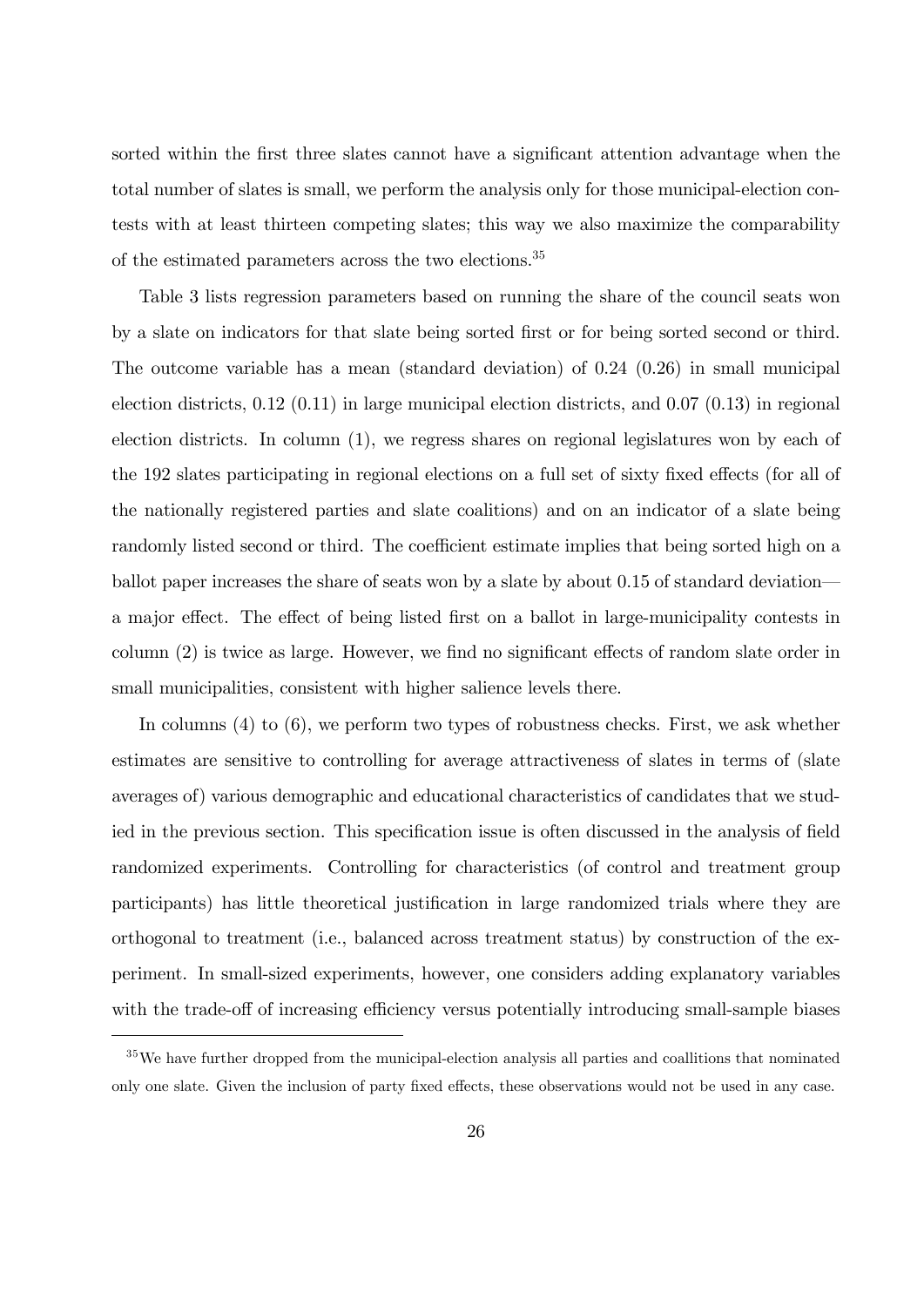through over-controlling (e.g., Duflo et al., 2008). In our thirteen regional elections with 192 slates competing overall, only 26 slates can be second or third based on the random order and our ëtreatmentí group is thus rather small. Hence we compare regional-election estimates based on specifications controlling for slate characteristics in column (4) with those in column (1) that do not control for variables other than the random order, and find them identical.<sup>36</sup>

Second, we consider whether the municipal-election findings are sensitive to the sample cut-off in terms of the minimal number of slates per competition. In columns  $(5)$  and  $(6)$ , we extend the analysis to districts that had at least 10 slates competing for voters' attention. The estimated effect of being listed first in large-municipality contests is smaller, which is consistent with the notion that order attention effects are larger when there are more slates to process, and the results are qualitatively fully similar to those presented in columns (2) and  $(3).^{37}$ 

#### 6 Conclusions

How important are ballot-listed candidate characteristics for candidate order on slates, preferential votes, and election outcomes? We answer this question in three election settings that are likely to be ordered in terms of candidate salience whilst taking as given, by conditioning on slate fixed effects, both the endogenous choices involved in the formation of slates and the slate-specific local voter preferences.

We find that in Czech regional and municipal elections women tend to be nominated on

<sup>36</sup>A similar comparison was performed for municipal elections with the same result.

 $37$ Specifications listed in columns (5) and (6) condition on one additional variable: As the share of seats won by a typical slate clearly declines with the number of competing slates in a district, we also control for the number of slates per district. The inclusion of this variable has only a small effect on the key estimates. Further, it is not important whether we parametrize the effect of this additional control variable as linear or as a non-parametric step function in the number of slates.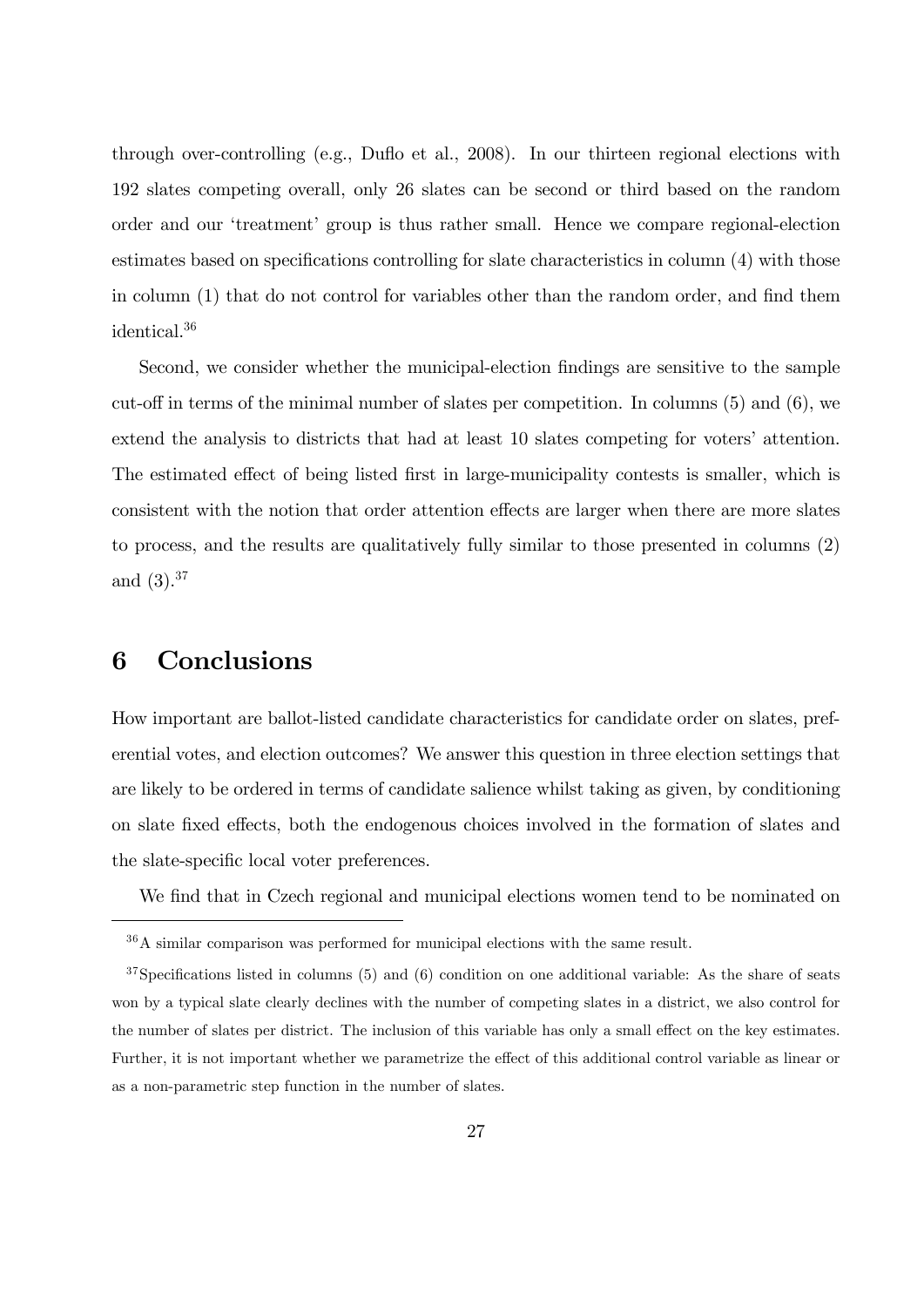poorer (lower) slate positions despite receiving almost identical preferential-vote support as comparable men. These findings are similar to estimates uncovered by Esteve-Volart and Bagues (2012) for Spain and De Paola et al. (2010) for Italy, respectively. In Czech regional elections where slate order is key to winning seats, the gender gap in the probability of holding an 'electable' slate position is almost nine percentage points. Even being sorted on a slate next to a female candidate lowers the chances of being elected for male candidates.

Academic titles and graduate degrees are strongly predictive of slate order and, conditional on slate order, have large positive effects on preferential votes and on the chances of winning council seats, especially in small municipalities where there are relatively few highly educated candidates. Voters also prefer doctors to lawyers even if parties do not.

The explanatory power of ballot-listed characteristics such as education for within-slate voter decisions is high, especially in smaller election districts. This Önding could be interpreted as corresponding to uninformed voters using ballot-listed observables to guess about candidate quality. Alternatively, it could be that in small municipalities candidate ballotobservable characteristics are closely correlated, within slates, with their voter-observed quality, which remains unobservable to us. In order to fully disentangle the competing interpretations, future work should combine election data of the type we use with direct measures of voter interest and knowledge of candidate quality.

One could also shed light on this issue by measuring the explanatory power for voter behavior of ballot cues that are uncorrelated with candidates' true qualifications and political views. Unfortunately, we are unable to provide a strong comparison across our three election settings in terms of the importance of such ballot cues. Name popularity and ethnic connotations do predict election behavior, but with few exceptions, we find linguistic properties of names to be of little importance. We do find ballot cues to play a role in small municipalities, despite the general agreement on high candidate salience there, but, overall, our estimates of ballot cue importance are weak and not systematically different across elections setting. While we therefore do not complement the qualitative evidence from Czech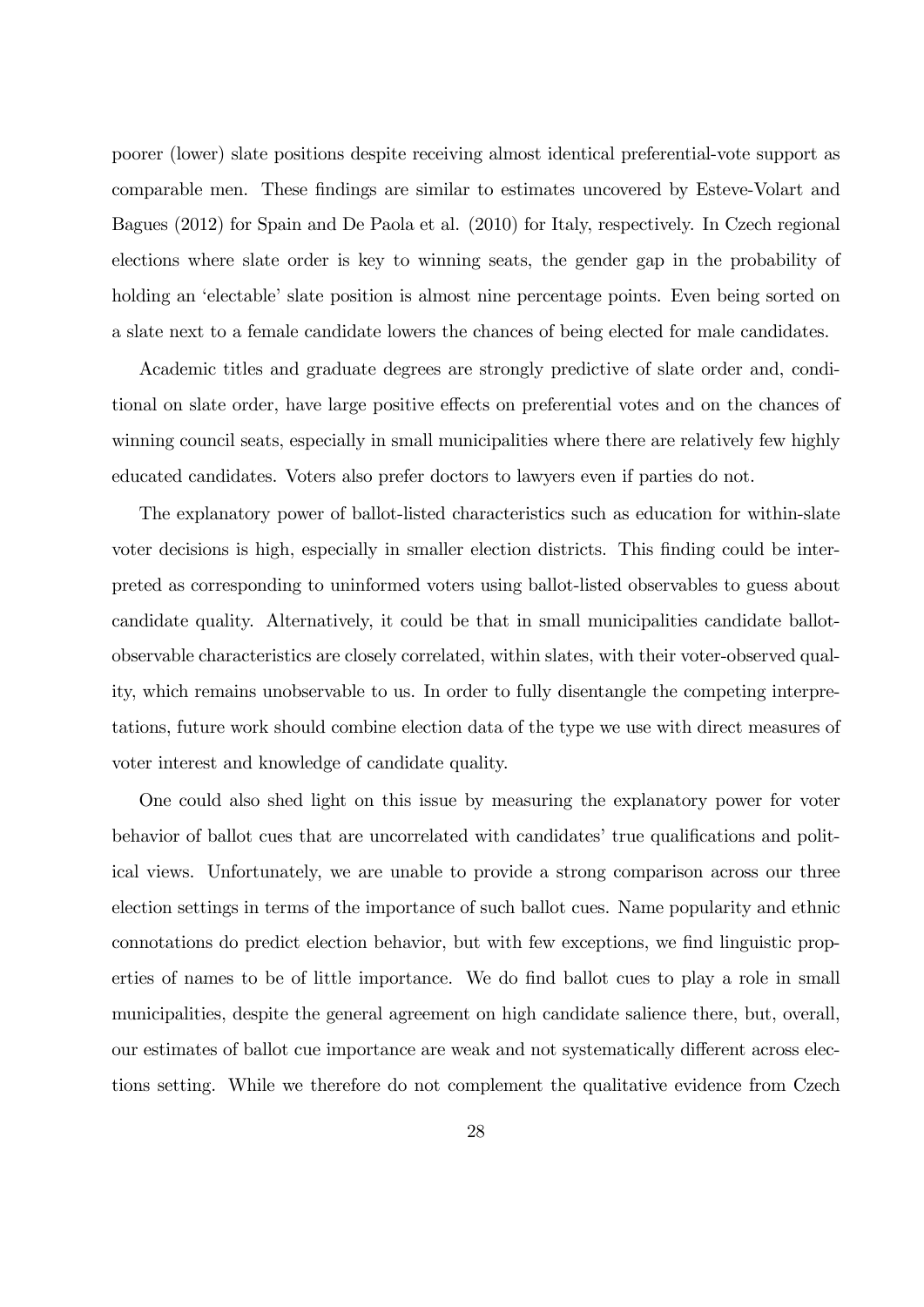electoral studies suggesting that salience levels are high in small municipalities and voter interest low in regional elections, we do believe that the novel types of comparisons we provide could be fruitfully used in future research comparing election behavior across settings that are characterized by different levels of voter interest in and familiarity with the competing candidates.

Our second contribution to the literature on ballot effects is that we use randomized slate order to uncover a slate position advantage within ballots similar to that estimated for individual candidates when their order is randomized on ballots in single-seat elections. Specifically, slates ordered within the first three positions on ballot paper enjoy higher shares of council seats won in both regional and large-municipality election contests. These effects are quantitatively large at about 0.2 of a standard deviation. However, we find no sizeable effects of slate order in small municipalities, consistent with higher salience levels there.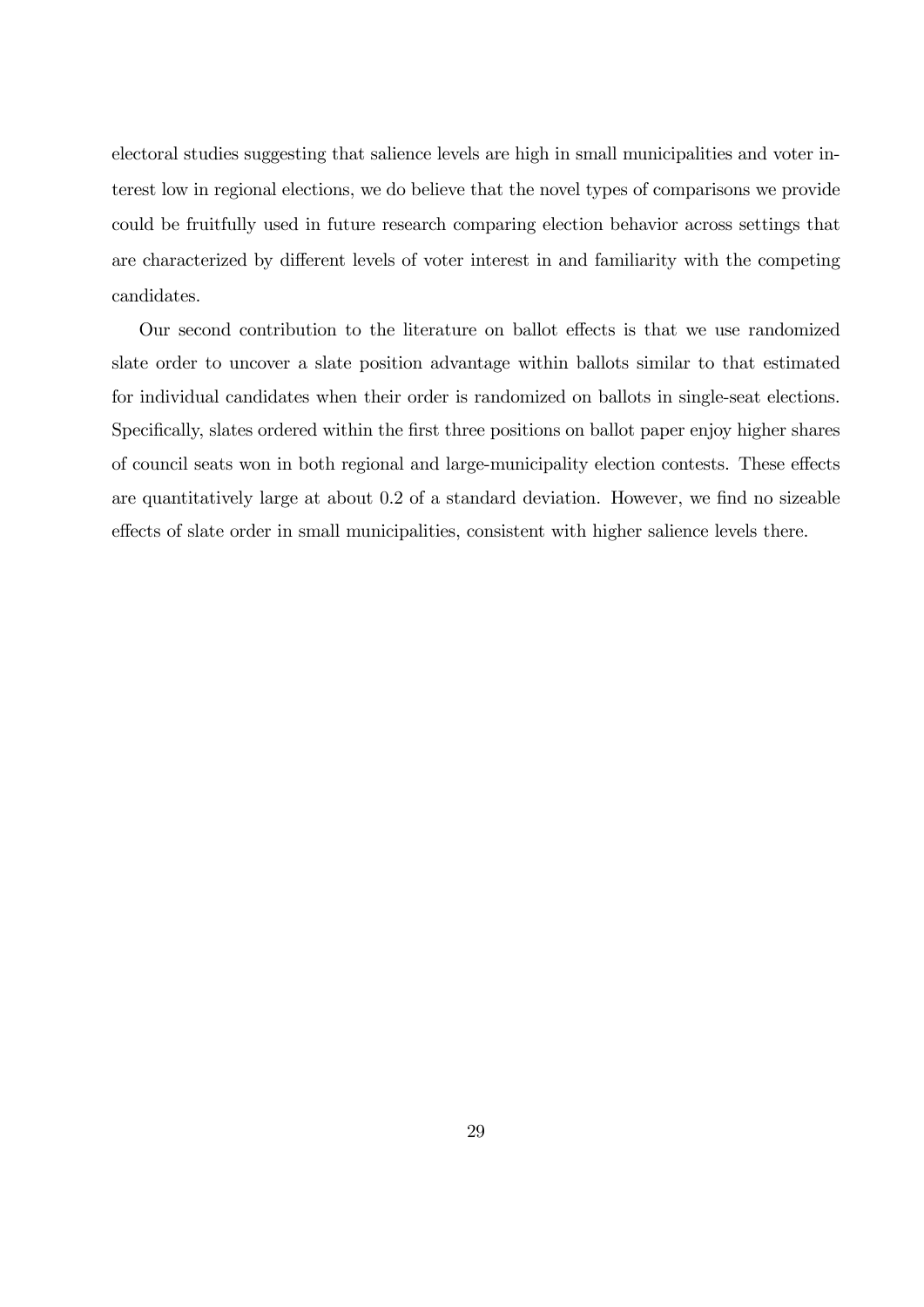#### Bibliography

- Argo, Jennifer J., Popa, Monica, and Malcolm C. Smith (2010) "The Sound of Brands," Journal of Marketing, 74:  $97-109$ .
- Aura, S., & Hess, G.D. (2010). "What's in a name?" *Economic Inquiry*,  $48(1)$ : 214-227.
- Balík, Stanislav (2009). Komunální politika: Obce, aktěři a cíle místní politiky [Local politics: Municipalities, Drivers and Goals]. Prague, Grada Publishing.
- Bernard, Josef (2012). "Individuální charakteristiky kandidátů ve volbách do zastupitelstev obcí a jejich vliv na volební výsledky" [The Personal Characteristics of Candidates in Municipal Elections and Their Effect on Election Results], Sociologicky casopis - Czech Sociological Review, 48(4): 613-640.
- Bertrand, M., and Mullainathan, S. (2004) "Are Emily and Greg more employable than Lakisha and Jamal? A field experiment on labor market discrimination," American Economic Review, 94 (4): 991-1013.
- Brockington, David (2003) "A low information theory of ballot position effect," Political Behavior, 25 (1): 1-27.
- Cortese, Michael J. (1998) "Revisiting Serial Position Effects in Reading," Journal of Memory and Language, 29: 652-684.
- Cutler, Fred (2002). "The Simplest Shortcut of All: Sociodemographic Characteristics and Electoral Choice," The Journal of Politics, 64 (2): 466-490.
- Čmejrek, Jaroslav, Bubeníček, Václav, and Jan Čopík (2010) *Demokracie v lokálním poli*tickém prostoru [Democracy in the local political space]. Prague, Grada Publishing.
- De Paola, Maria, Scoppa, Vincenzo, and Lombardo, Rosetta (2010) "Can gender quotas break down negative stereotypes? Evidence from changes in electoral rules," Journal of Public Economics, 94  $(5-6)$ : 344-353.
- Duflo, Esther, Glennerster, Rachel, and Michael Kremer (2007) "Chapter 61: Using Randomization in Development Economics Research: A Toolkit," In: T. Paul Schultz and John A. Strauss, Editors, Handbook of Development Economics, 4: 3895-3962.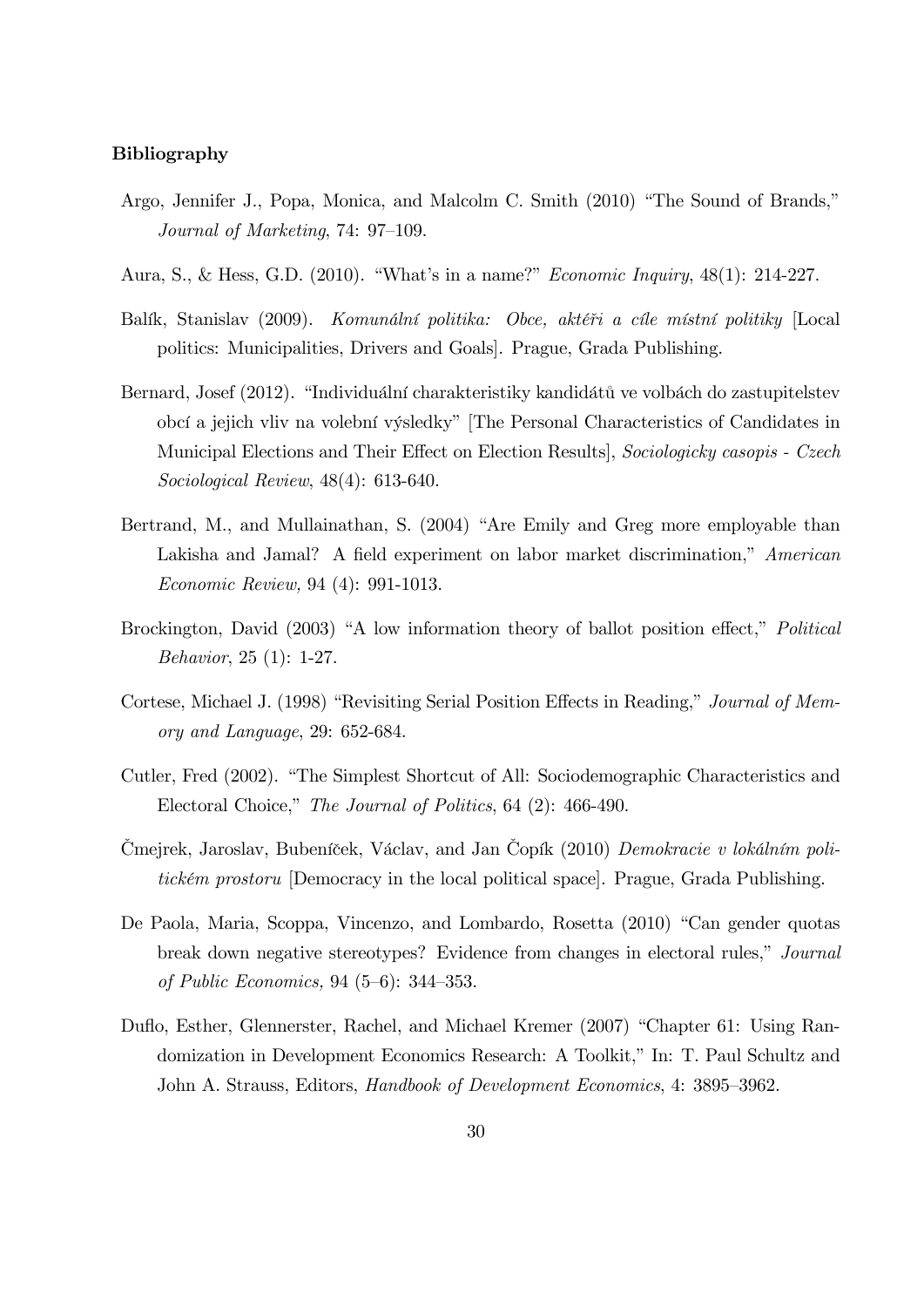The Economist  $(2001)$  "As easy as ZYX,"  $360(8237)$ : 13.

- Esteve-Volart, Berta, and Bagues, Manuel (2012) "Are women pawns in the political game? Evidence from elections to the Spanish Senate," Journal of Public Economics, 96(3-4): 387-399.
- Faas, Thorsten, and Harald Schoen (2006) "The importance of being first: Effects of candidates' list positions in the 2003 Bavarian state election," *Electoral Studies*, 25: 91–102.
- Fujiwara, Thomas (2013) "Voting Technology, Political Responsiveness, and Infant Health: Evidence from Brazil," mimeo, Princeton University.
- Havlík, V., and L. Hoskovec (2009) "Krajské volby v České republice v kontextu konceptu voleb druhého řádu. Analýza vybraných aspektů voleb do krajských zastupitelstev v letech 2000–2008<sup>°</sup> [Regional Election in the Czech Republic in the Context of Second-Order Elections: Analyzsis of Selected Aspects of Regional Elections during 2000-2008], European Electoral Studies [Evropská volební studia], 4 (1): 22-47.
- Jurajda, Š., and Münich, D. (2010) "Admission to Selective Schools, Alphabetically" Economics of Education Review,  $29(6)$ : 1100-1109.
- Kahneman, D. (1973) Attention and effort. Prentice-Hall Inc.
- Kelley, Jonathan, and McAllister, Ian (1984) "Ballot paper cues and the vote in Australia and Britain: alphabetical voting, sex, and title," Public Opinion Quarterly, 48: 452– 466.
- Knewtson, Heather S., and Richard W. Sias (2010) "Why Susie owns Starbucks: The name letter effect in security selection," Journal of Business Research, 63: 1324–1327.
- Lowrey, Tina M., Shrum, L. J., and Dubitsky, Tony M. (2003) "The Relation Between Brand-name Linguistic Characteristics and Brand-name Memory," Journal of Advertising, 32 (3): 7-17.
- Lowrey, Tina M., and Shrum, L. J.  $(2007)$  "Phonetic symbolism and brand name preference," Journal of Consumer Research, 34 (3): 406-414.